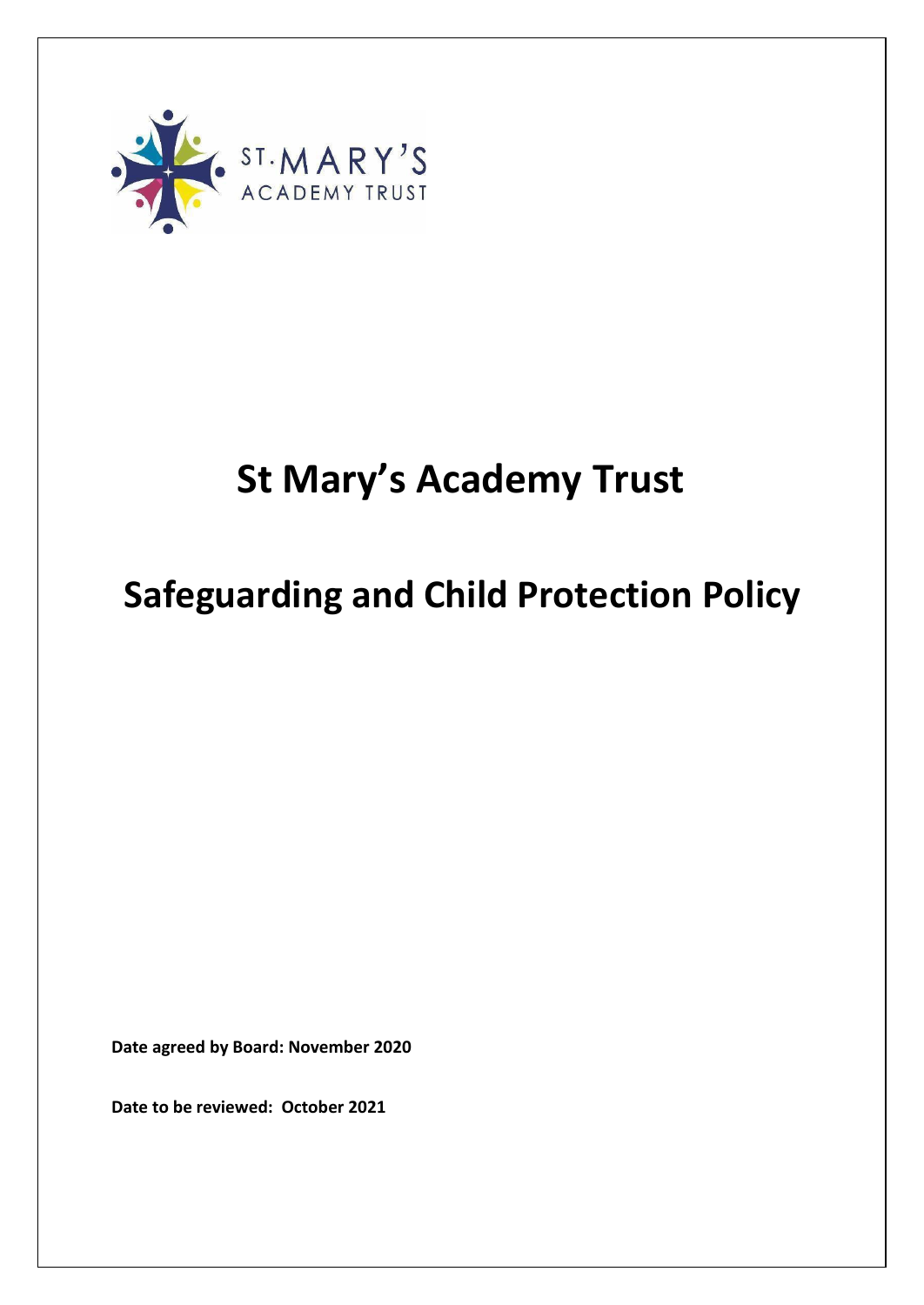# **Contents**

- 1. Aims, Purpose and Principles
- 2. Definition of Safeguarding Issues
- 3. Designated Safeguarding Lead in School
- 4. Designated Safeguarding Governor
- 5. Recruitment
- 6. Volunteers
- 7. Induction And Training
- 8. Dealing With Concerns
- 9. Looked After Children
- 10. Safeguarding In School
- 11. Prevent
- 12. Supporting Children With Their Mental Health
- 13. Photographing Children
- 14. Confidentiality and Information Sharing
- 15. Conduct Of Staff
- 16. Physical Contact And the Use of Reasonable Force
- 17. Allegations Against Members Of Staff
- 18. Allegations of Abuse Against Pupils
- 19. Before And After School Activities
- 20. Contracted Services
- 21. Online safety
- 22. Opportunities to Teach Safeguarding
- 23. Implementation, Monitoring and Review

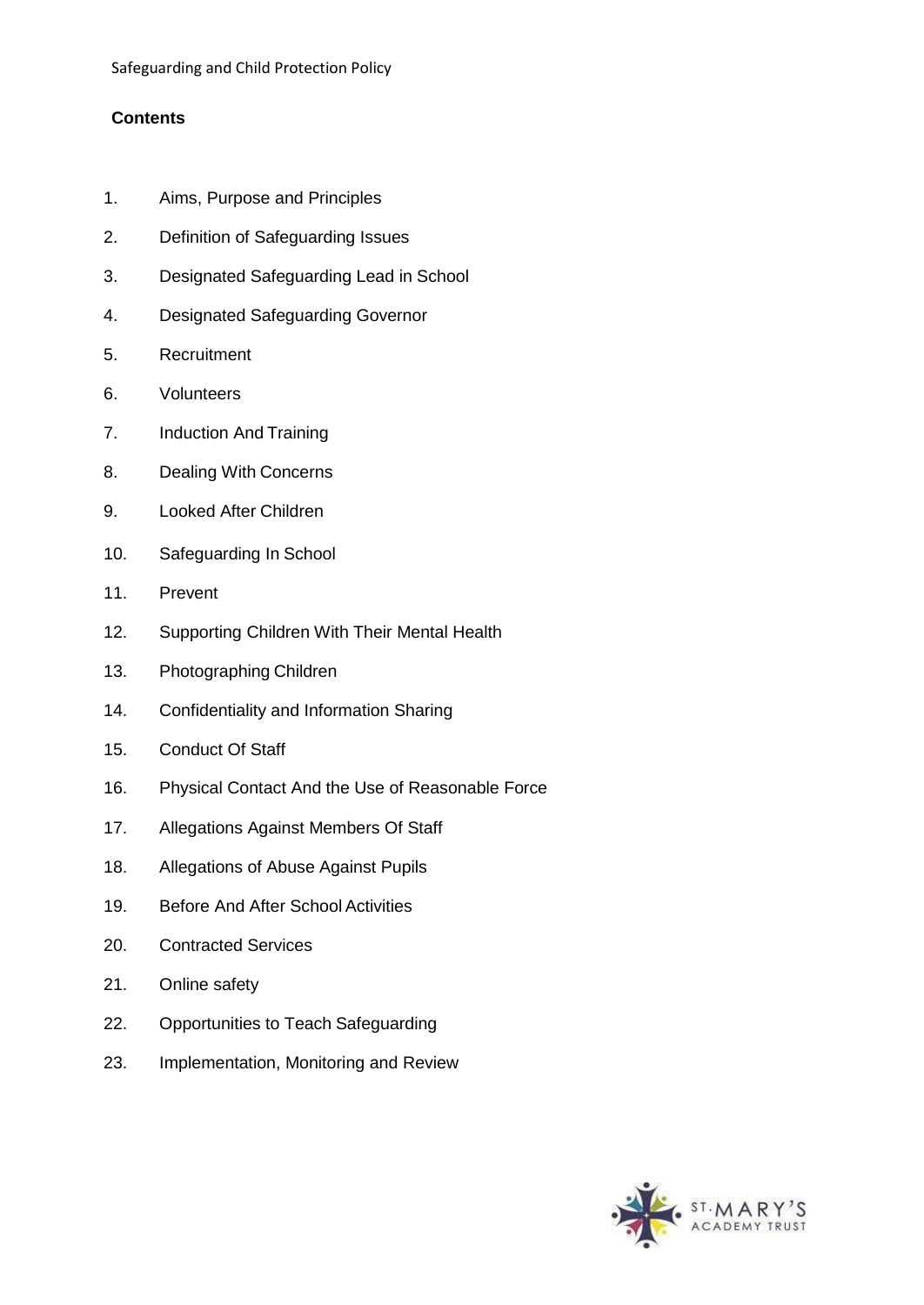# **1. Aims, Purpose and Principles**

# **1.1 Aims of this Policy**

- To ensure that children are effectively safeguarded from the potential risk of harm at St. Mary's Academy Trust and that the safety and wellbeing of the children is of the highest priority in all aspects of the Trust's and Academies'work.
- To help St. Mary's Academy Trust maintain its ethos whereby staff, pupils, parents and governors feel able to articulate any concerns comfortably, safe in the knowledge that effective action will be taken as appropriate.
- To ensure that all stakeholders, including staff, governors and those who comeinto contact with children and their families, understand that safeguarding and promoting the welfare of children is everyone's responsibility and that they all have a role to play in identifying concerns, sharing information and taking prompt action.

# **1.2 Purpose of this Policy**

To ensure that all employees, volunteers, Governors and Trustees of St. Mary's Academy Trust:

- are aware of their responsibilities in relation to safeguarding and child protection;
- know the procedures that should be followed if they have a cause for concern;
- know where to go to find additional information regarding safeguarding;
- are aware of the key indicators relating to child abuse;
- fully support the Trust and Academies' commitment to safeguarding and child protection.

The Safeguarding and Child Protection Policy should also be read in conjunction with 'Working Together to Safeguard Children July 2018' and 'Keeping Children Safe in Education September 2020'. All St. Mary's Academy Trust staff and Governors **must** read and sign to say they have read part 1 of 'Keeping Children Safe in Education.' All Headteachers, Designated Safeguarding Leads, Deputy Safeguarding Leads, Designated Safeguarding Governors and all members of the Board of Trustees **must** read and sign to say they have read all of 'Keeping Children Safe in Education.'

## **1.3 Principles**

Section 175 and 157 of the Education Act 2002 gives maintained schools and academies a statutory duty to promote and safeguard the welfare of children, and have due regard to guidance issued by the Secretary of State at all times.

St. Mary's Academy Trust recognises its legal and moral duty to promote the well- being of children, and protect them from harm, and respond to child abuse concerns when they arise.

We believe that every child and young person has at all times and in all situations a right to feel safe and protected from any situation or practice that results in a child being physically or psychologically damaged.

We have a primary responsibility for the care, welfare and safety of the pupils in our charge, and we will carry out this duty through our teaching and learning, extracurricular activities, pastoral care and extended school activities. In order to achieve this, all members of staff (including volunteers, members of the Local Governing Body and the Board of Trustees) in St. Mary's Academy Trust, in whatever capacity, will at all times

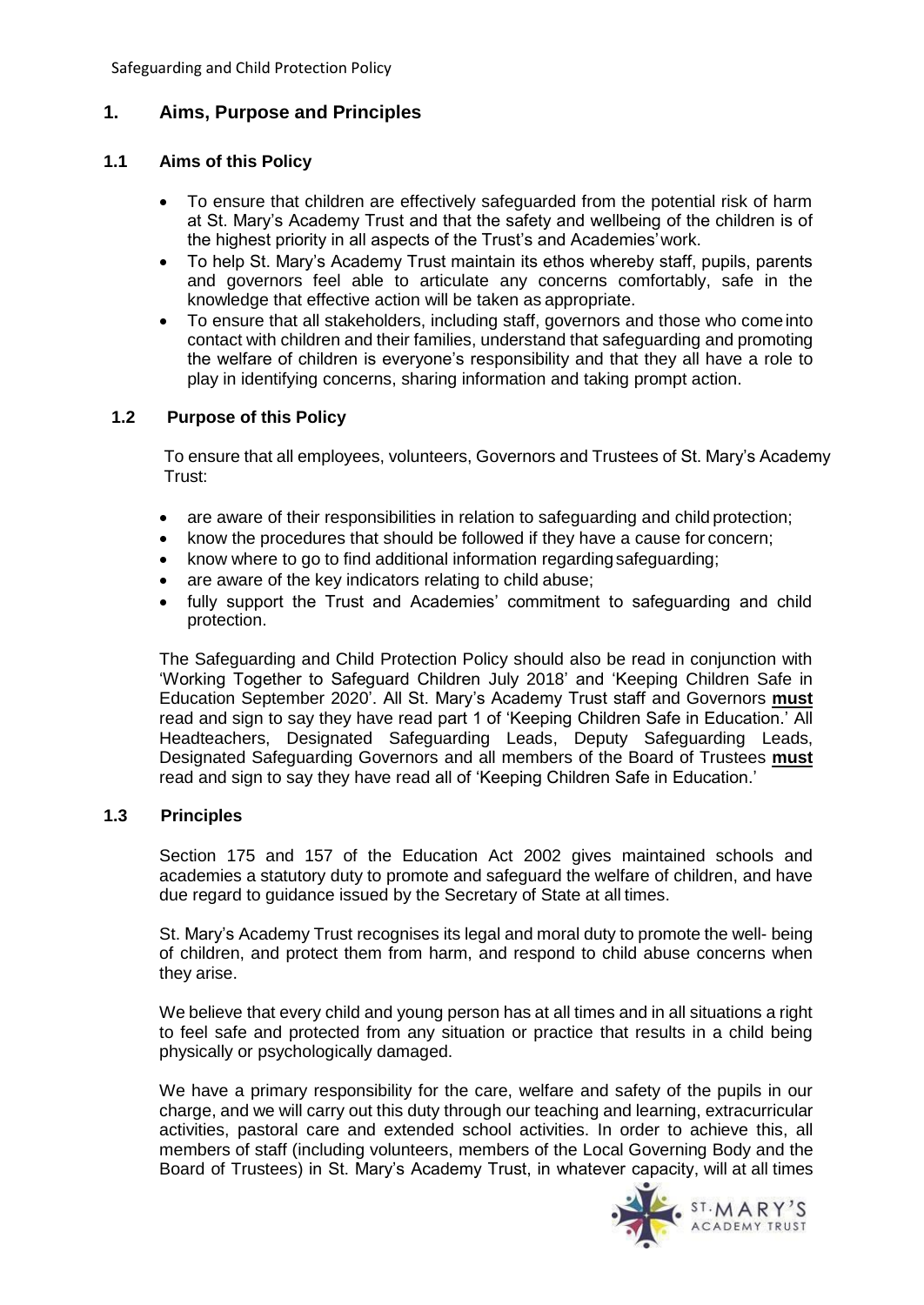act proactively in child welfare matters especially where there is a possibility that a child may be at risk of significant harm. All of our schools will work proactively alongside and fully engage with Barnsley Safeguarding Children Partnership and the three safeguarding partners, BMBC, Barnsley Clinical Commissioning Group and South Yorkshire Police.

All staff are expected to adopt the attitude of 'it could happen here' where safeguarding is concerned and staff should at all times act in the best interests of the child.

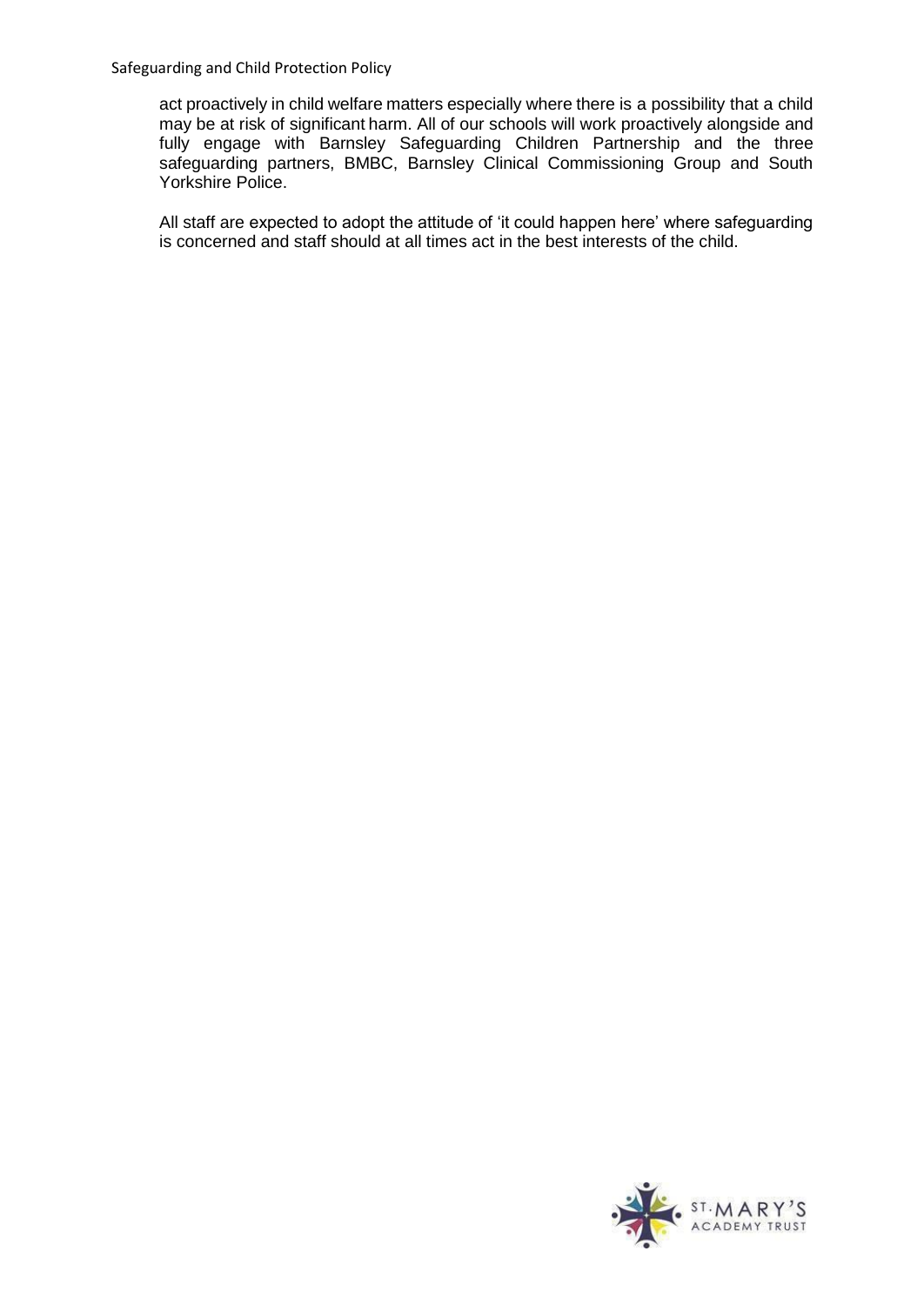The Trust and its Academies seek to adopt an open and accepting attitude towards children as part of their responsibility for pastoral care. The Trust hopes that parents and children will feel free to talk about any concerns and will see their school as a safe place if they face any difficulties at home, at school or in any other aspect of their lives.

Children's worries and fears will be taken seriously if they seek help from a member of staff. However, staff must not promise secrecy if concerns are such that referral must be made to the appropriate agencies in order to safeguard the child'swelfare.

In all of our Academies, if there are suspicions that a child's physical, sexual or emotional or mental well-being is being, or is likely to be, harmed, or that they are being neglected, appropriate action will be taken in accordance with the Child Protection procedures issued by Barnsley Safeguarding Children Partnership [\(www.barnsley.gov.uk/services/children-families-and-education/safeguarding](http://www.barnsley.gov.uk/services/children-families-and-education/safeguarding-families-in-barnsley/)[families-in-barnsley/\)](http://www.barnsley.gov.uk/services/children-families-and-education/safeguarding-families-in-barnsley/).

As a consequence, we:

- assert that teachers and other members of staff (including volunteers) in schoolare an integral part of the child safeguarding process;
- accept totally that safeguarding children is required and is an appropriate function for all members of staff in school, and wholly compatible with their primary pedagogic responsibilities;
- recognise that safeguarding children in school is a responsibility for all staff, including volunteers, the Local Governing Body and the Board of Trustees;
- will ensure through training and supervision that all staff and volunteers in school are alert to the possibility that a child is at risk of suffering harm, and know how to report concerns or suspicions;
- will designate a senior member of staff in each school with knowledge and skills in recognising and acting on child protection concerns and appropriate Designated Lead training. He or she will act as a source of expertise and advice, and is responsible for co-ordinating action within the school and liaising with other agencies (Designated Safeguarding Lead);
- will designate a senior member of staff in each school with knowledge and skills in recognising and acting on child protection concerns and appropriate Designated Lead training as the Deputy Safeguarding Lead;
- ensure through the Designated Safeguarding Lead (DSL) that all staff with designated responsibility for child protection will receive appropriate training to the minimum standard set out by the Barnsley Safeguarding Children Partnership;
- will share our concerns with others who need to know, and assist in any referral process;
- will ensure that all members of staff and volunteers who have a suspicion or concern that a child may be suffering, or may be at risk of suffering significant harm, refer such concerns to the Designated Safeguarding Lead (or Designated Deputy in their absence), who will refer on to Children's Social Care Assessment and Joint Investigation Service in accordance with the procedures issued by Barnsley Safeguarding Children Partnership;
- safeguard the welfare of children whilst in the school, through positive measures to address bullying, especially where this is aggravated by sexual or racial factors, disability or special educational needs, cyber bullying or Internet technologies;

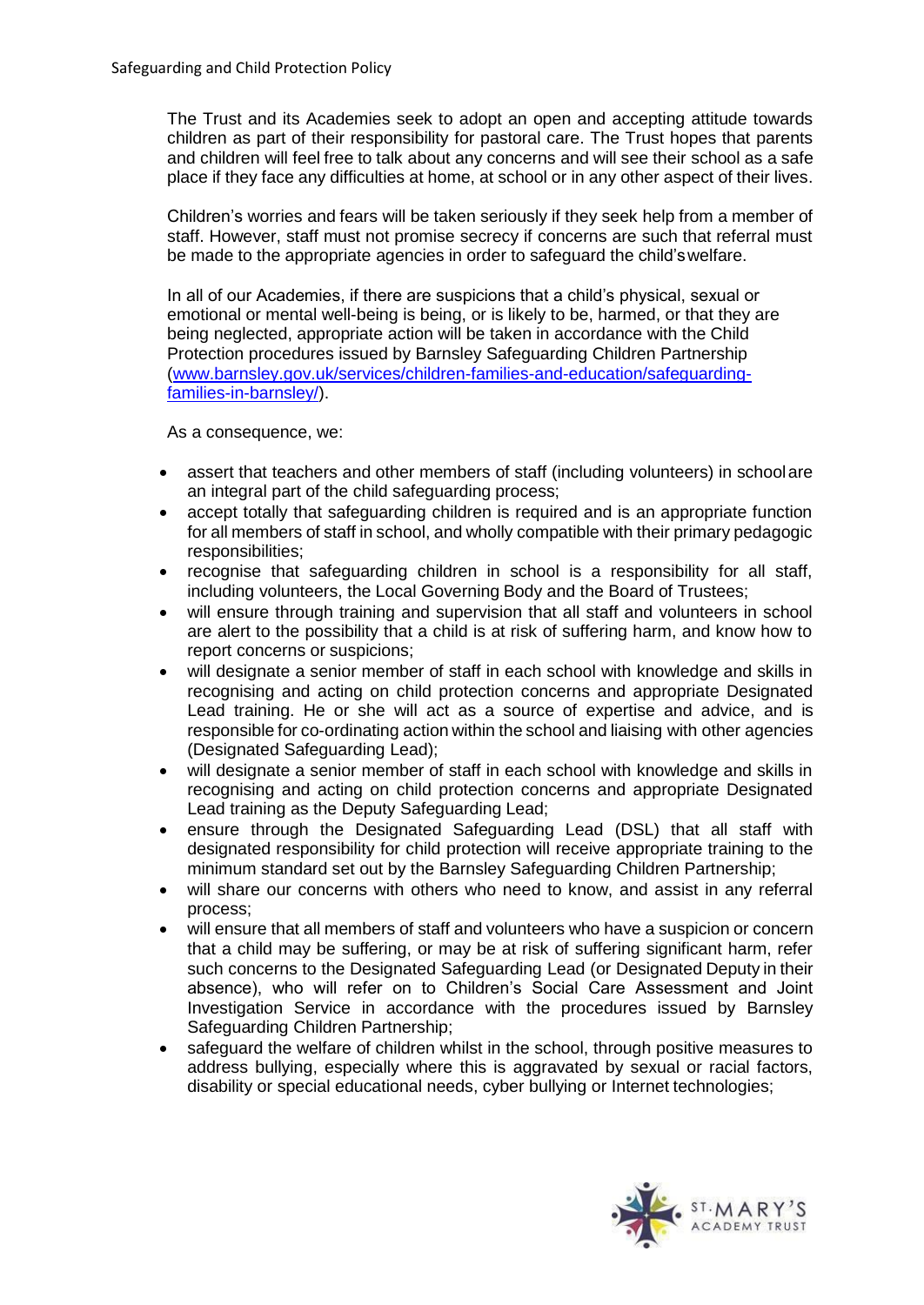- will ensure that all staff are aware of the Child Protection Procedures established by Barnsley Safeguarding Children Partnership and, where appropriate, the Local Authority, and act on any guidance or advice given by them;
- will ensure through the recruitment and selection of volunteers and paidemployees that all people who work in our school are suitable to work with children;
- will be prepared to identify children who may benefit from early help. Early help means providing support as soon as a problem emerges at any point in a child's life. In the first instance, staff should discuss early help requirements with the designated lead and be prepared to support other agencies or professionals in an early help assessment;
- will act swiftly and make appropriate referrals to the Local Authority Designated Officer where an allegation is made that a member of staff has committed an offence against a child, harmed a child, or acted in a way that calls intoquestion their suitability for working with children.

# **2. Definition of Safeguarding Issues**

- 2.1 Safeguarding and promoting the welfare of children is defined for the purposes of this guidance as:
	- protecting children from maltreatment;
	- preventing impairment of children's mental and physical health or development;
	- ensuring that children grow up in circumstances consistent with the provision of safe and effective care; and
	- taking action to enable all children to have the best outcomes.
- 2.2 **All** members of staff should be aware of the indicators of abuse and neglect so that they are able to identify cases of children who may be in need of help or protection. These include:
	- physical abuse
	- mental abuse
	- emotional abuse
	- sexual abuse
	- neglect
- 2.3 **All** staff should have an awareness of safeguarding issues that can put children at risk of harm. Behaviours linked to issues such as drug taking, alcohol abuse, deliberately missing education and sexting (also known as youth produced sexual imagery) put children in danger. Issues on which staff should have training and awareness of include:
	- Child Sexual Exploitation
	- Child Criminal Exploitation
	- Peer on peer abuse
	- Serious violence, including serious violent crime
	- Female Genital Mutilation
	- Prevent and radicalisation
	- Mental Health
	- Domestic Abuse

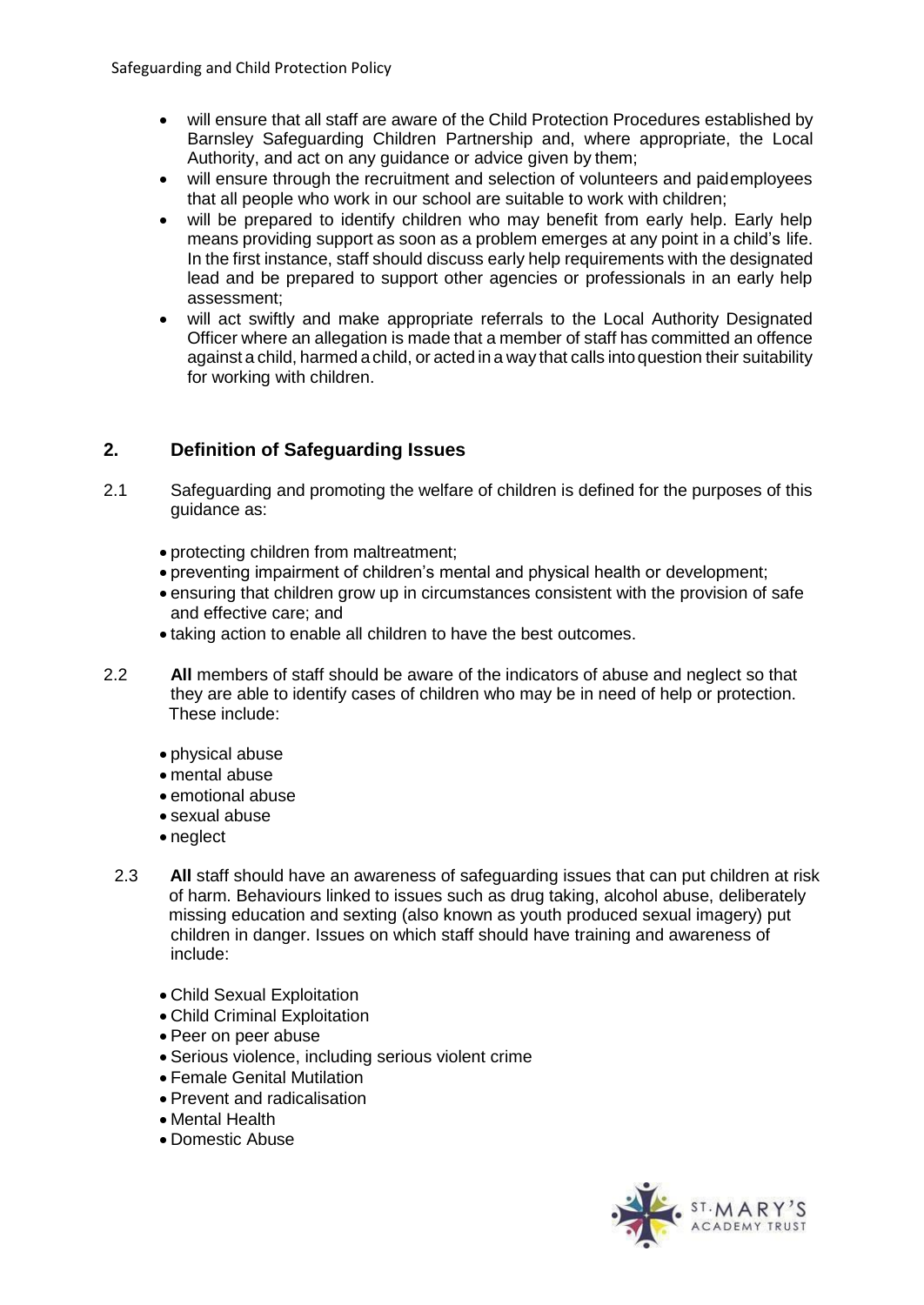2.5 Further definitions and signs of the above forms of abuse can be found in Appendices 2 to 8.

# **3. Designated Safeguarding Lead in School**

- 3.1 The Designated Safeguarding Lead for safeguarding and child protection in all St. Mary's Academy Trust Academies is the Headteacher unless another senior member of staff has been approved by the CEO for this role.
- 3.2 In their absence, these matters will be dealt with by the Deputy Designated Safeguarding Lead(s). In all St. Mary's Academy Trust Academies there should be two Deputy Designated Safeguarding Leads. These should be either the Assistant Headteacher(s) or the SENDCo as appointed by the Headteacher unless another Senior member of staff has been approved by the CEO for this role. The ultimate lead responsibility for safeguarding and child protection remains with the designated safeguarding lead.
- 3.3 The designated person is key to ensuring that proper procedures and policies are in place and are followed with regard to child safeguarding issues. They will also act as a dedicated resource available for other staff, volunteers and Governors when they may have child protection concerns to discuss.
- 3.4 The Designated Safeguarding Lead must ensure that all members of staff and Governors are aware of who the Designated Safeguarding Lead, Deputy Designated Safeguarding Leads and Designated Safeguarding Governor are, including through the display of signage around school and through information included in the contact details of the school's website.
- 3.5 The Trust recognises that:
	- all members of staff (including volunteers) must be made aware of who the Designated Lead is and what their role is;
	- the Designated Safeguarding Lead will act as a source of advice and coordinate action within the school over child protection cases;
	- the Designated Safeguarding Lead will need to liaise with other agencies and build good working relationships with colleagues from these agencies, including working with the local authority and other agencies, inline with 'Working Together to Safeguard Children';
	- they should possess skills in recognising and dealing with child welfareconcerns;
	- appropriate training and support should be given, including designated lead safeguarding training for the lead and deputy every two years and additional regular safeguarding updates, as required, but at least annually;
	- the Designated Safeguarding Lead is the first person to whom members of staff report concerns;

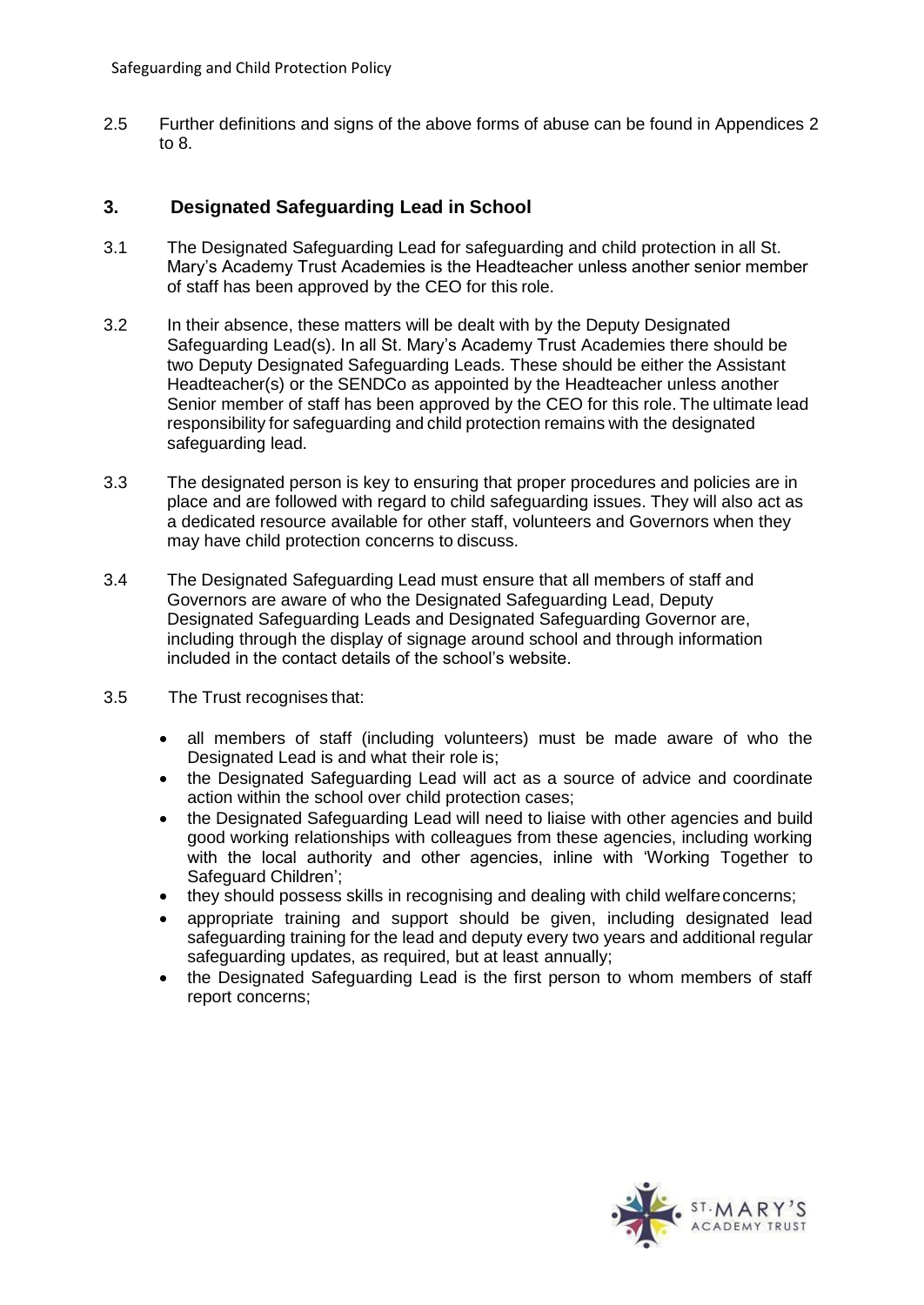- in the absence of the Designated Safeguarding Lead, members of staff should report concerns to the Deputy Designated Safeguarding Lead;
- in exceptional circumstances, when the designated safeguarding lead or deputy is not available, staff should contact the CEO of the Trust in the first instance (or a member of the education team if the CEO is unavailable) to ensure that there is no delay to appropriate action being taken;
- the Designated Safeguarding Lead is responsible for referring cases of suspected abuse or allegations to the relevant investigating agencies according to the procedures established by the Barnsley Safeguarding Children Partnership;
- the Designated Safeguarding Lead is not responsible for dealing with allegations made against members of staff, unless the Designated Safeguarding Lead is also the headteacher. The headteacher is responsible for dealing with allegations made against members of staff, unless the allegations are against the Headteacher which would be dealt with by the CEO;
- the Designated Safeguarding Lead will also ensure that the school is represented at Child Protection Conferences and that the required reports are written and available within the appropriate timescales as prescribed by Barnsley Safeguarding Children Partnership and discussed with families in advance of Conference.
- 3.6 To be effective they will:
	- ensure they are aware of and follow the local safeguarding arrangements as outlined by Barnsley Safeguarding Children Partnership
	- act as a source of advice, support and expertise within the school and be responsible for coordinating action regarding a request for service by liaising with Children's Social Care and other relevant agencies over suspicions that a child may be suffering harm;
	- cascade safeguarding advice and guidance issued by Barnsley Safeguarding Children Partnership;
	- where they have concerns that a request for service has not been dealt with in accordance with the child protection procedures, they should follow Barnsley Safeguarding Children Partnership's escalation policy as outlined on the Partnership's website
	- ensure each member of staff and volunteers at the school, and regular visitors (such as Education Welfare Officers, Connexions personal advisors, trainee teachers and supply teachers) are aware of and can access readily the Child Protection and Safeguarding Policy;
	- liaise with the Headteacher (if the Headteacher is not the Designated Safeguarding Lead) to inform him/her of any safeguarding issues and ongoing investigations and ensure there is always cover for the role;
	- be able to keep detailed accurate secure written records of all concerns, discussions, referrals and decisions made, and ensure that these are held in a secureplace with restricted access in accordance with the retention schedule;
	- ensure parents are aware of the Child Protection Policy in order to alert them to the fact that the school may need to make referrals of concerns to Children's Social Care as raising parents' awareness may avoid later conflict if the school does have to take appropriate action to safeguard a child;
	- where children leave the school roll, ensure any child protection file is transferred to the new school as soon as possible but certainly within the 15 day national requirement, separately from the main file, and addressed to the Designated Safeguarding Lead for child protection. Wherever possible, this should include a face to face discussion and handover of the records. Both schools should sign a form to confirm the handover of the records. Both schools should retain a copy of the transfer form. The statutory guidance states the DSL should ensure that records are

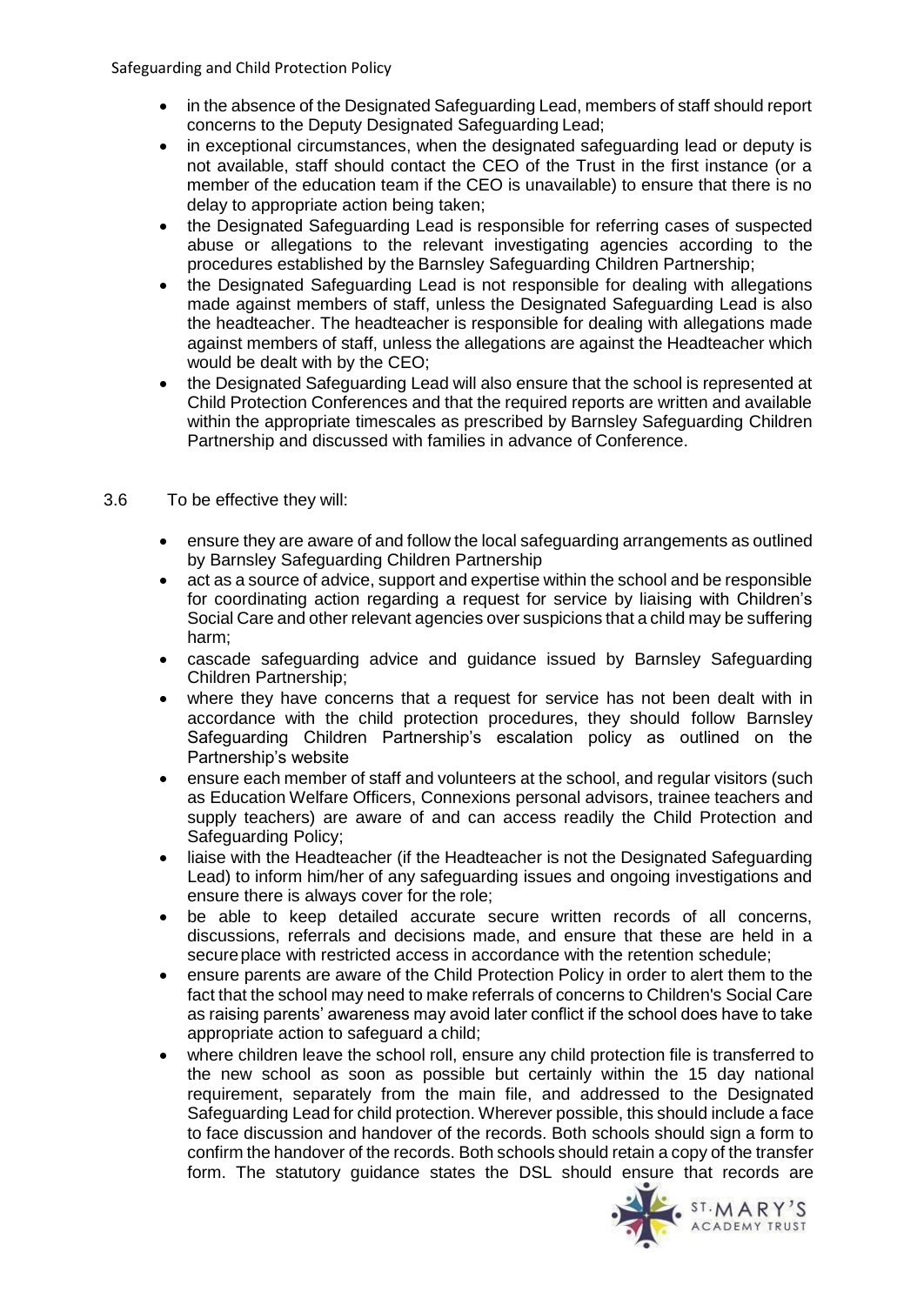transferred to the new school as soon as possible, ensuring secure transit, and confirmation of receipt should be obtained;

- where a child leaves and the new school is not known, ensure that the Local Authority is alerted so that the child's name can be included on the database for children missing in education. The Local Authority should also be informed if a parent is considering elective home education so the relevant checks can be completed. Referrals regarding Elective Home Education and Children Missing Education should be made to the Education Welfare Service;
- arrange adequate and appropriate cover arrangements for any out of hours / out of term activities.
- 3.7 The Designated Safeguarding Lead also has an important role in ensuring all staff and volunteers receive appropriate training. They should:
	- attend training in how to identify abuse and know when it is appropriate to refer a case. Training is required to be updated every two years;
	- have a working knowledge of how Barnsley Safeguarding Children Partnership operates and the conduct of a child protection case conference and be able to attend and contribute to these when required, to enhance the implementation of the Child Protection Plan;
	- attend any relevant training courses or workshops and then ensure that any new or key messages are passed to other staff, volunteers andGovernors;
	- make themselves (and any deputies) known to all staff, volunteers and Governors (including new starters and supply teachers) and ensure those members of staff have had training in child protection (this should be relevant to their needs to enable them to identify and report any concerns to the designated Safeguarding Lead immediately).
	- ensure that safeguarding is a regular standing agenda item at staff briefings and meetings

# **4. Designated Safeguarding Governor**

- 4.1 Each Academy within St. Mary's Academy Trust must have a designated safeguarding governor appointed on its Local Governing Body. This Governor must be named and made known to all members of staff, including through signage displayed around school and on the school's website.
- 4.2 Each Academy must ensure that at least two other members of the Local Governing Body have a basic level of safeguarding training.
- 4.3 The Safeguarding Governor should undertake Designated Safeguarding Lead training at least every two years and ensure that they are aware of the local arrangements for safeguarding as outlined by Barnsley Safeguarding Children Partnership, including the local criteria for action and the local protocol for assessment.
- 4.4 Where appropriate, the Governors will ensure that sufficient resources are made available to enable the necessary tasks to be carried out properly under inter-agency procedures.
- 4.5 The Governors will ensure that the designated member of staff for safeguarding is given sufficient time to carry out his or her duties, including accessing training.
- 4.6 The Local Governing Body, through the Designated Safeguarding Governor, will review safeguarding practices termly, to ensure that:

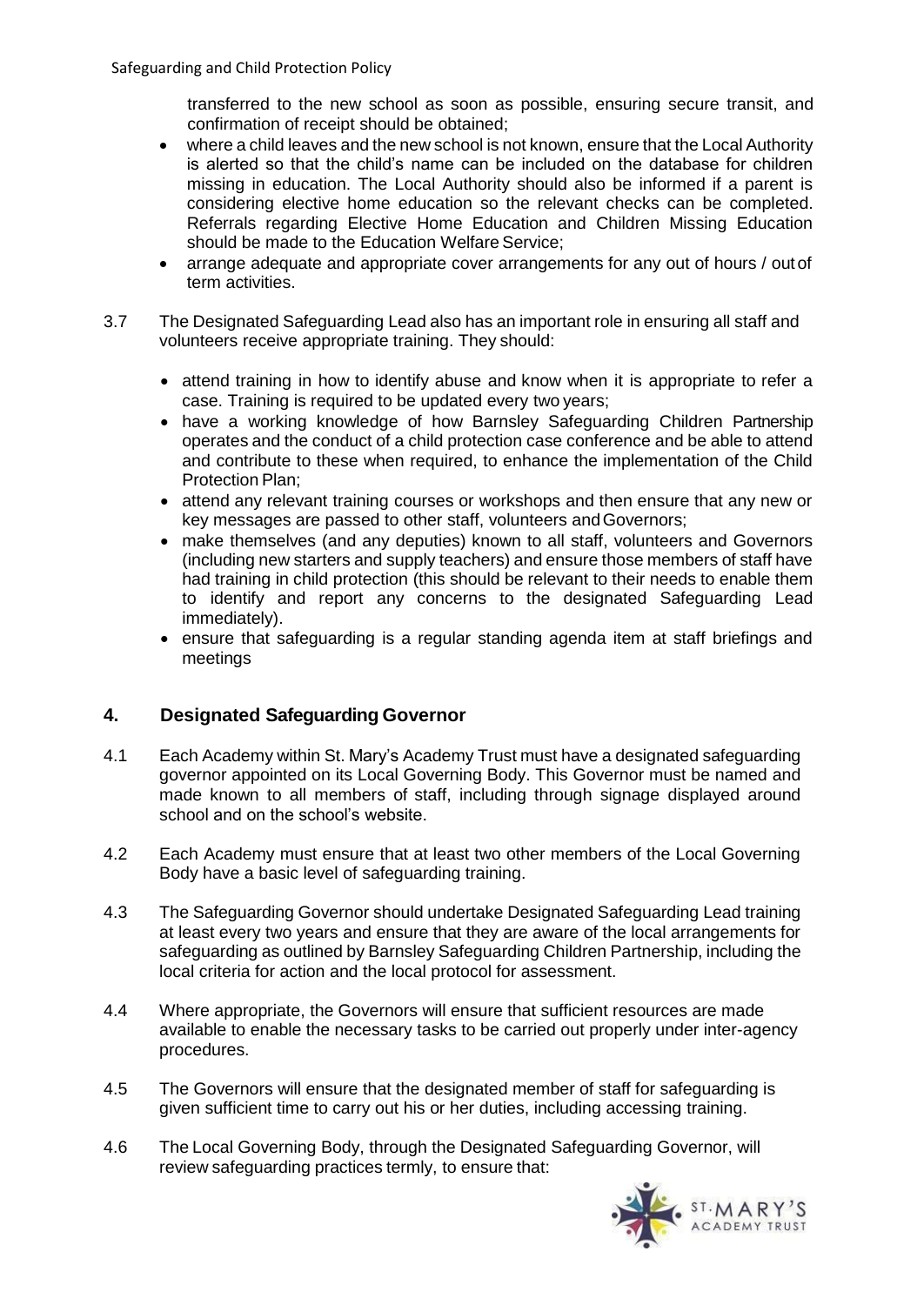- all policies, procedures and training in their Academy are effective and comply with the law at all times;
- the school is carrying out its duties to safeguard the welfare of children at the school;
- hold a termly monitoring meeting with the designated safeguarding lead with an agreed focus. During this monitoring meeting the designated safeguarding lead should not discuss any specific cases of children or families and all information provided must be anonymised.
- its school follows the procedures set out in 'Keeping Children Safe in Education'; this policy; those agreed by Barnsley Safeguarding Children Partnership, and any supplementary guidance issued by the Local Authority;
- members of staff and volunteers are aware of current child protection practicesand that staff receive training where appropriate in line with advice from theLSCB;
- child protection is integrated into the school induction procedures for all new members of staff and volunteers and supply staff;
- ensure that appropriate filters and monitoring systems are in place for keeping children safe online;
- the Designated Safeguarding Governor will report termly to the Local Governing Body on the school's safeguarding procedures. This report must be anonymised and no personal details of children or families discussed, including providing no information which could be used to identify a child or family.
- 4.7 St. Mary's Academy Trust Board of Trustees will, through the CEO:
	- review safeguarding procedures through the Trust Annual Safeguarding Review which is carried out by the Central Trust education team alongside the Headteacher of the school and where possible, the Designated Safeguarding Governor, to ensure that the school is carrying out its duties to safeguard the welfare of children at the school including ensuring that each individual Academy follows the procedures agreed by Barnsley Safeguarding Children Partnership, and any supplementary guidance issued by the Local Authority;
	- ensure that all staff, volunteers etc. will be vetted to ensure that only persons suitable to work with children shall work in the school;
	- where safeguarding concerns about a member of staff are raised, ensure that the Academy takes appropriate action in line with BSCB Allegations against Staff Procedures and the Trust's Disciplinary Procedures and DfE guidance Dealing with Allegations of Abuse against teachers and other staff, Guidance for Local Authorities, Head Teachers, School Staff, Governing Bodies and Proprietors of Independent Schools (October 2012).

# **5. Recruitment**

- 5.1 In order to ensure that children are protected whilst at this school, we will ensure that our staff and volunteers are carefully selected, screened, trained andsupervised.
- 5.2 We accept that it is our responsibility to follow the guidance set out in "Safeguarding Children and Safer Recruitment in Education". In particular we will ensure that the following checks are satisfactorily completed before a person takes up a position in the school:
	- identity checks to establish that applicants are who they claim to be e.g. having sight of an applicant's birth certificate, passport and/or driving licence;

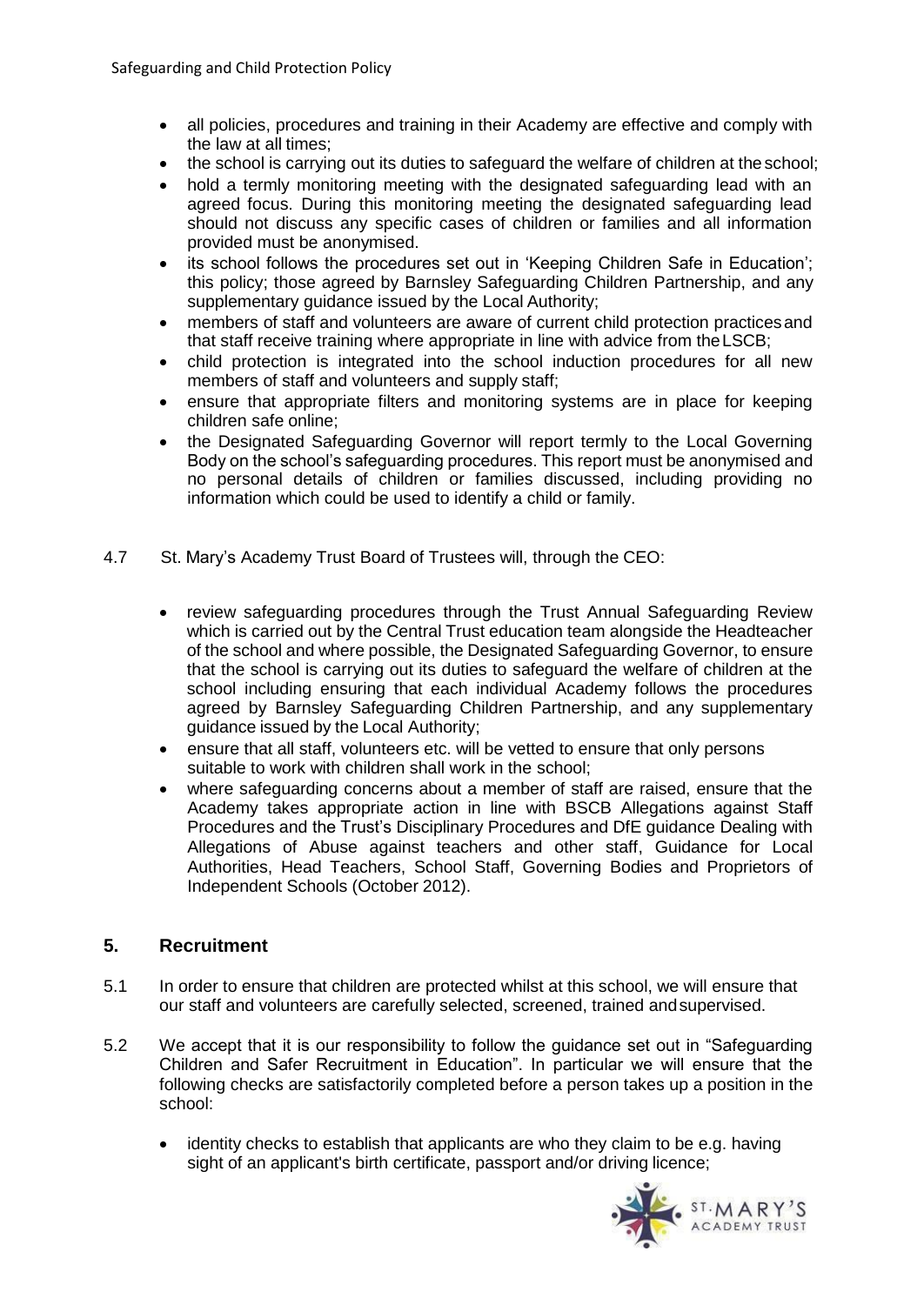- academic qualifications, to ensure that qualifications aregenuine;
- professional references prior to offering employment;
- satisfy conditions as to health and physical capacity;
- previous employment history will be examined and any gaps accounted for;
- DBS and Barred list Checks and Disqualification Checks will also be completed;
- the process should also confirm that the Preventing Illegal Working Declaration of Entitlement to Work in the UK is completed;
- prohibition list checks for teachers;
- Section 128 checks will be completed where appropriate.

# **6. Volunteers**

6.1 We understand that some people otherwise unsuitable for working with children may use volunteering to gain access to children; for this reason, any volunteers in the school, in whatever capacity, will be recruited in line with the Trust's Volunteers and Recruitment Policy.

# **7. Induction & Training**

- 7.1 All new members of staff will receive induction training, which will give them an overview of the organisation, including information regarding the role of the designated safeguarding lead, deputy and safeguarding governor, and ensure they know its purpose, values, services and structure, as well as how to identify and report abuse and child protection concerns within the appropriate levels of confidentiality.
- 7.2 All new staff at the school (including volunteers) will receive child protection information (including: Keeping Children Safe in Education, Part 1 and What To Do If You're Worried A Child Is Being Abused, Advice for Practitioners) and a copy of the Safeguarding and Child Protection policy on starting their work at the school.
- 7.3 All staff will be expected to attend training on safeguarding children and this will enable them to fulfil their responsibilities in respect of child protection effectively. The school will provide access to this training and new staff will also as part of their induction, complete the online safeguarding training which can be accessed via a Trust approved provider.
- 7.4 All Staff will attend refresher training every three years, and the Designated Safeguarding Lead every two years.
- 7.5 In addition, Designated Safeguarding Leads will receive regular safeguarding updates, as required, but at least annually, to provide them with the relevant skills and knowledge to safeguard children effectively.
- 7.6 Staff visiting the school for short periods of time e.g. 1 day supply cover, will receive information in relation to safeguarding children and the procedures they must follow. (See Induction Policy and School Induction Handbook).
- 7.7 All staff members should receive regular safeguarding and children protection updates through the appointed safeguarding lead (for example, e-bulletins; staff meetings; standing agenda items on weekly staff briefings) as required.
- 7.8 All adults are required to attend safeguarding training. Attendance at school training will

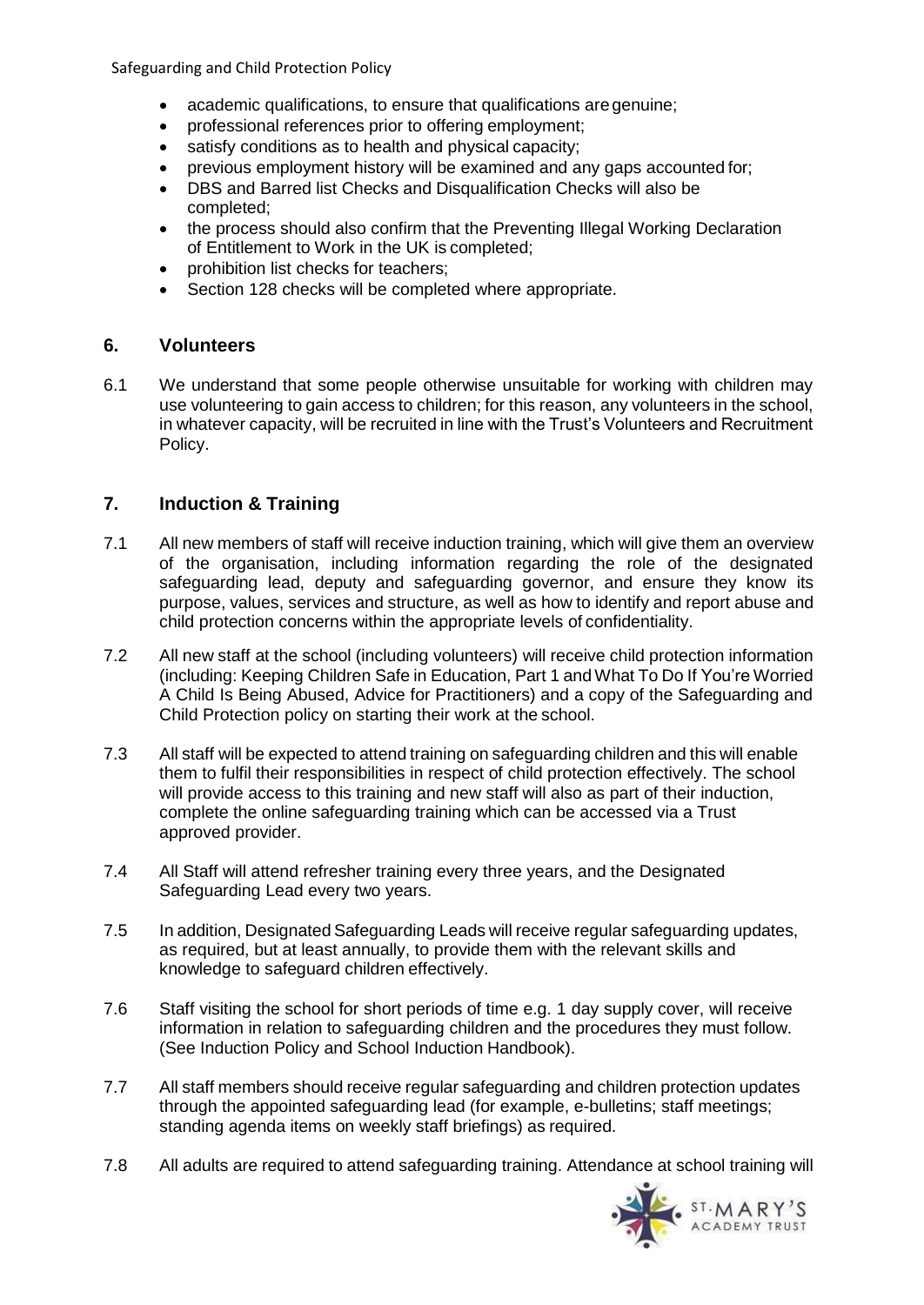also be open to parent helpers, volunteers, extended schools providers, governors and any other parties that come in to contact with children on a regular basis. These staff will also be signposted to the online training available via the Barnsley Safeguarding Children Partnership website.

- 7.9 For staff who are unable to access face to face Safeguarding awareness training the school expects them to complete online training as above. All NQTs and students are expected to have completed the Safeguarding awareness training prior tocommencing their employment.
- 7.10 When dealing with concerns, St. Mary's Academy Trust and all of its Academies recognise that children with special education needs (SEN) and disabilities can face additional safeguarding challenges, and that it is the responsibility of the Designated Safeguarding Lead to ensure that all staff are appropriately trained to recognise such barriers.

# **8. Dealing with Concerns**

- 8.1 It is not the responsibility of any member of staff or volunteer to investigate any suspicions or concerns that a child/young person is at risk of or is suffering significant harm.
- 8.2 Their concerns should be reported to the Designated Safeguarding Lead immediately and should also be recorded using the school's Cause for Concern documentation.

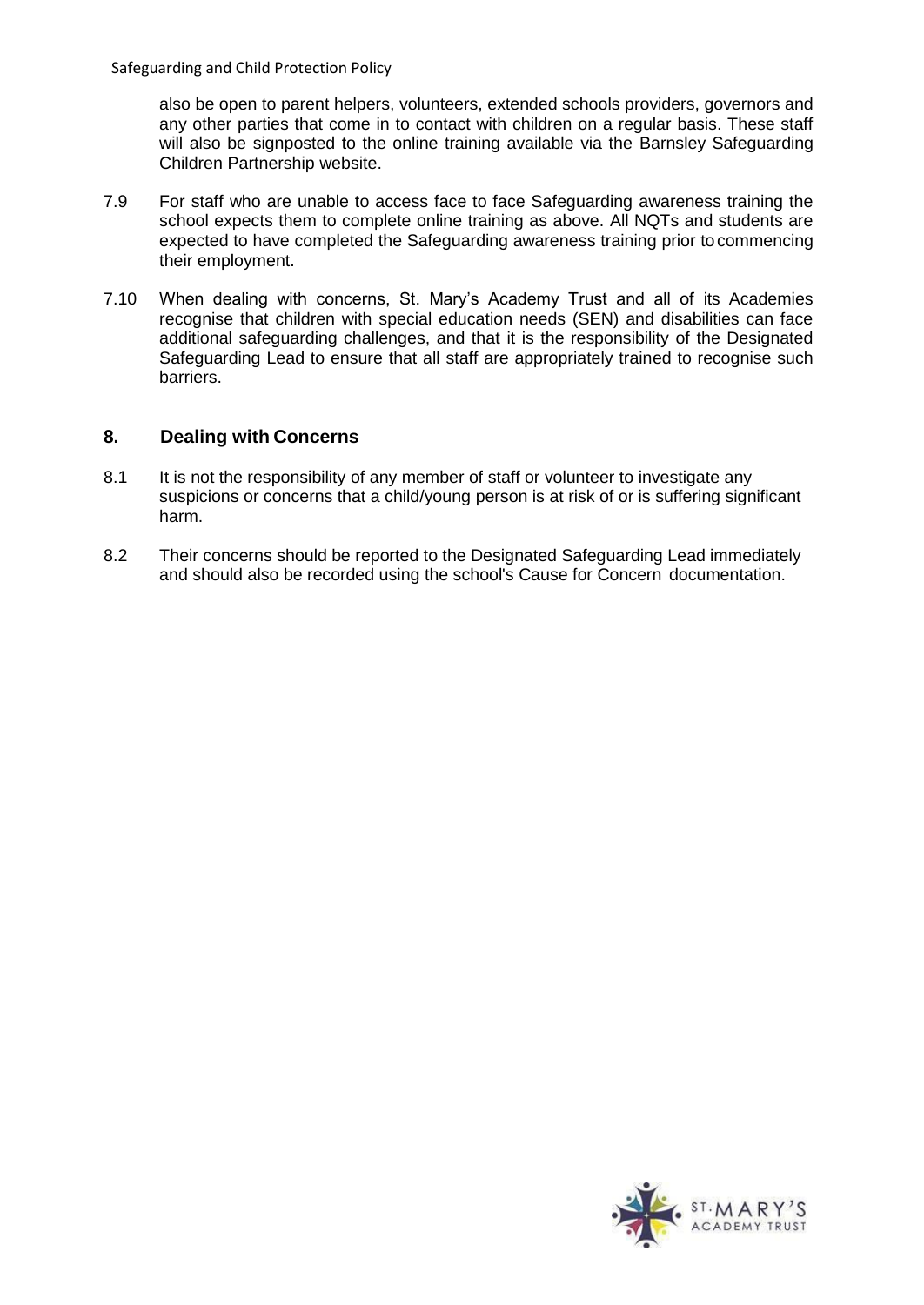- 8.3 A Cause for Concern is an action, observation or discussion that makes you feel anxious about the safety or wellbeing of a child.
- 8.4 All causes for concern must be recorded on the Cause for Concern record and must be passed to the Designated Safeguarding Lead immediately.
- 8.5 The Designated Safeguarding Lead will decide on the appropriate actions, completing the section 'For designated teacher use' on the Cause for Concernform.
- 8.6 The Designated Safeguarding Lead will consider if the issue needs to be passed to Children's Social Care Assessment and Joint Investigation Team for further action via a telephone conversation and the Request for a Service procedure.
- 8.7 A Vulnerable Pupil file will also be raised using the Academy's system for recording safeguarding concerns.
- 8.8 All discussions, telephone calls and meetings in relation to the child/young person must be recorded in writing using the Academy's safeguarding system.
- 8.9 The Designated Safeguarding Lead, deputy safeguarding leaders and other appropriate professionals within the school where appropriate (for example members of the school's welfare team), will hold a monthly meeting to discuss and review all live and dormant records. The Designated Safeguarding Lead will then be able to:
	- monitor that the agreed actions have taken place
	- assess the impact of the actions and the progress being made
	- agree the next steps
	- consider when an Early Help Assessment needs to be completed in order to facilitate and coordinate multi-agency support and lead on liaising with other agencies as appropriate
	- quality assure the written records
	- collate an anonymised report for the Governing body outlining the level of child protection concerns and work being undertaken. This report should not include the personal data of any individuals or families;
	- ensure that clear actions are followed up where there is a Child ProtectionPlan in place and the outcomes are monitored.
	- ensure school is represented at Core Groups and Conferences
- 8.10 The documentation for each child/young person must be stored in a secureplace with restricted access in accordance with the retention schedule.

## **9. Looked After Children**

- 9.1 The Designated Safeguarding Lead must ensure that they have the details of the social worker and name of the virtual school head in the authority that looks after the child for any looked after child in their Academy.
- 9.2 For all looked after children the Designated Safeguarding Lead should ensure that all appropriate staff have the information they need in relation to a child's looked after legal status and care arrangements.

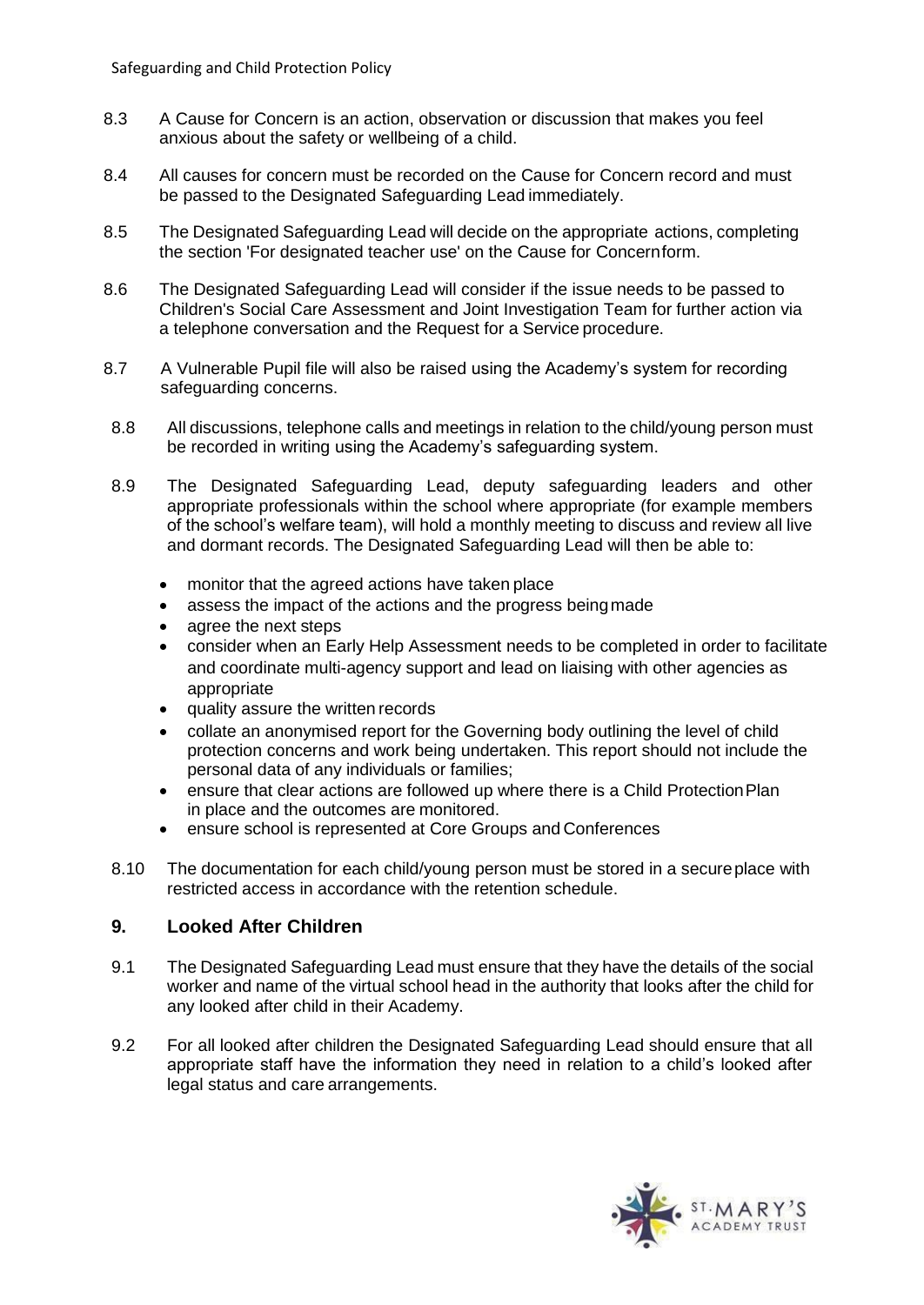- 9.3 A designated teacher must be appointed to promote the educational achievement of children who are looked after.
- 9.4 The designated teacher also has responsibility for promoting the educational achievement of children who have left care through adoption, special guardianship or child arrangement orders or who were adopted from state care outside England and Wales.
- 9.5 The designated teacher must have appropriate training and the relevant qualifications and experience.
- 9.6 The designated teacher should work with the virtual school head to discuss how funding for each looked after child can be best used to support the pupil's progress and meet the identified needs in the child's personal education plan. They should also work with the virtual school head to support those children who have left care through adoption, special guardianship or child arrangement orders or who were adopted from state care outside England and Wales.

# **10. Safeguarding in School**

- 10.1 As well as ensuring that child protection concerns are addressed, we will also ensure that children who attend the school are kept safe from harm whilst they are in our charge.
- 10.2 To this end, this policy must be seen in conjunction with the following policies:
	- Relationships, Sex and Health Education
	- Behaviour, with particular reference to the anti-bullying section (the school will also ensure that bullying and racial harassment is identified and dealt with so that any harm caused by other pupils can be minimised. We will pay particular attention to sexualized behaviour, or bullying that is homophobic in nature, cyber bullying or where there appear to be links to domestic abuse in the family home. Incidents of bullying will be investigated, recorded through the Cause for Concern Process and reported to the Local Authority on the electronic recording system)
	- Safer recruitment
	- Code of conduct for staff
	- Exclusions
	- Special Educational Needs Policy
	- Health & Safety
	- Positive Handling
	- Allegations against members of staff
	- E-safety
	- Whistle Blowing
	- Visitors policy
	- Induction policy
	- Information sharing policy
	- Intimate care
	- Children Missing in Education
	- Acceptable Use policy

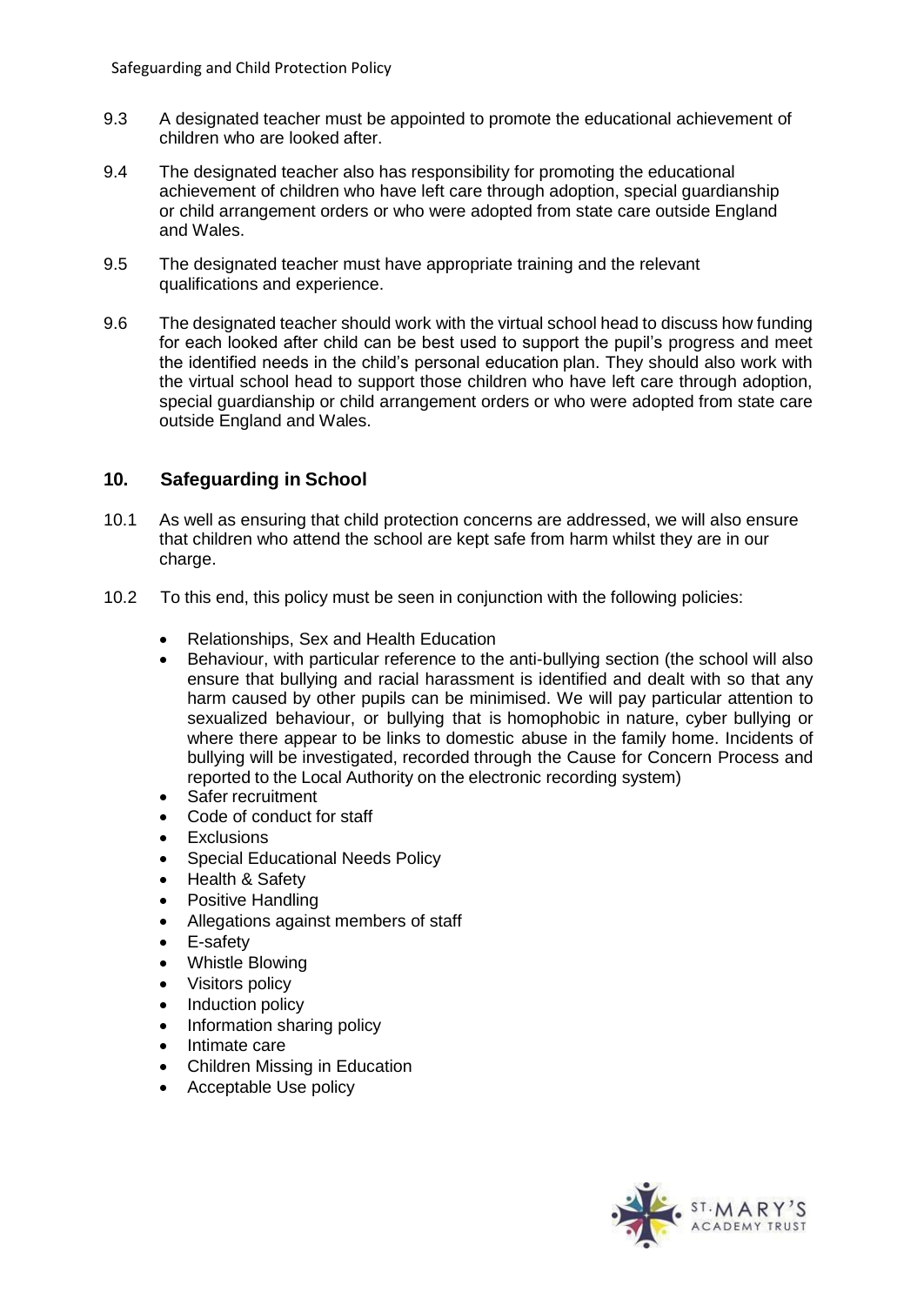## **11. Prevent**

- 11.1 Safeguarding children from all risks of harm is an important part of a school's work and protecting them from extremism is one aspect of that. Schools have an important part to play in both educating children and young people about extremism and recognising when pupils start to become radicalised.
- 11.2 Extremism is defined in the 2011 Prevent strategy as vocal or active opposition to fundamental British values, including democracy, the rule of law, individual liberty and mutual respect and tolerance of different faiths and beliefs. We also include in our definition of extremism calls for the death of members of our armed forces, whether in this country or overseas.
- 11.3 The duty to prevent children and young people being radicalised is set out in the following documents:
	- Counter Terrorism and Security Act 2015
	- Keeping Children Safe in Education
	- Prevent Duty Guidance 2019
	- Working Together to Safeguard Children 2019
	- Promoting fundamental British values as part of SMSC in schools: DfE Departmental advice for maintained schools 2014
- 11.4 At St. Mary's Academy Trust and in all of our Academies we ensure that through our vision, values, relationships and teaching we promote tolerance and respect for all cultures, faiths and lifestyles.
- 11.5 Everyone at St. Mary's Academy Trust has the right to learn and work in safety. We do not tolerate bullying of any kind and will challenge derogatory language and behaviour towards others.
- 11.6 All schools within St. Mary's Academy Trust are required to teach a broad and balanced curriculum which promotes the spiritual, moral, cultural, mental and physical development of pupils and prepares them for the opportunities, responsibilities and experiences of life. They must also promote community cohesion, including an explicit requirement to promote fundamental British values as part of broader requirements relating to the quality of education and to promoting the spiritual, moral, social and cultural development of pupils.
- 11.7 British values are democracy, the rule of law, individual liberty and mutual respect and tolerance of those with different faiths and beliefs.
- 11.8 Our schools should be safe spaces in which children and young people can understand and discuss sensitive topics, including terrorism and the extremist ideas that are part of terrorist ideology, and learn how to challenge these ideas. Schools should, however, be mindful of their existing duties to forbid political indoctrination and secure a balanced presentation of political issues.
- 11.9 All members of staff who may come into contact with children should receive training either face to face or online that gives them the knowledge and confidence to identify children or families at risk of being drawn into terrorism, and to challenge extremist ideas which can be used to legitimise terrorism and are shared by terrorist groups. (See Appendix 4)

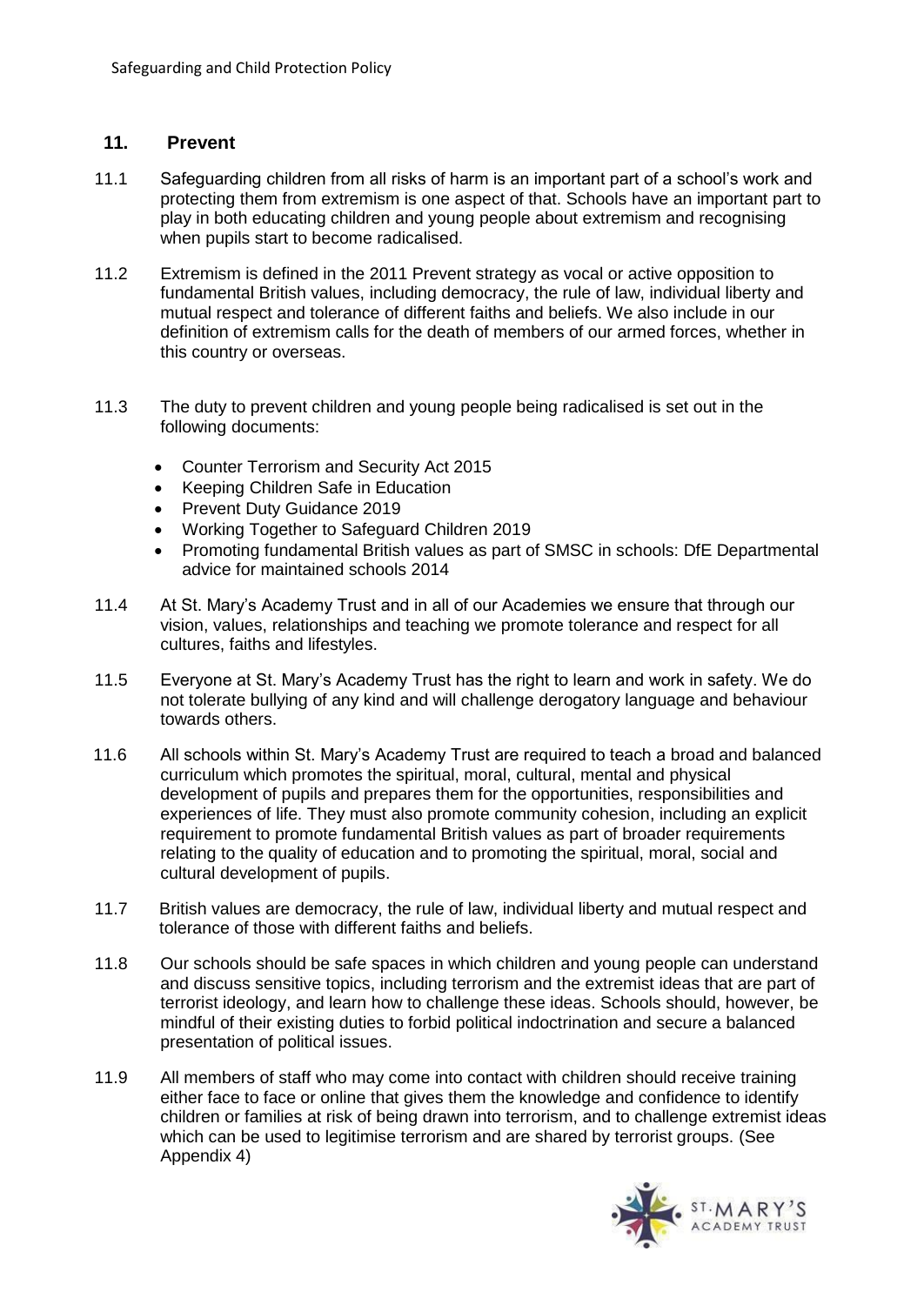- 11.10 All members of staff should refer any concerns they have to their Designated Safeguarding Lead following the school's safeguarding reporting procedures.
- 11.11 It is the responsibility of the Designated Safeguarding Lead to make referrals to appropriate agencies with regard to concerns about radicalisation and liaise with any necessary partners, including the local authority and the police. Designated Safeguarding Leads may, upon identifying someone as being vulnerable to being drawn into terrorism, make a referral to Channel.
- 11.12 St. Mary's Academy Trust will ensure children are safe from terrorist and extremist material when accessing the internet in school, including by establishing appropriate levels of filtering.

# **12. Supporting Children With Their Mental Health**

- 12.1 Pupils are supported with and educated about the importance of mental health through the curriculum, including science, Relationships Education, Health Education and wider PHSE lessons, as well as through extra-curricular and curriculum enrichment activities.
- 12.2 All schools should have systems in place to identify and access further support to those individual pupils who may require it.
- 12.3 Only appropriately trained professionals should attempt to make a diagnosis of a mental health problem.
- 12.4 All staff should also be aware that mental health problems can be an indicator that a child has suffered or is at risk of suffering abuse, neglect or exploitation. Staff should use their day-to-day interactions and observations of children to identify those whose behaviour suggests they may be experiencing a mental health problem or be at risk of developing one.
- 12.5 If staff have a mental health concern about a child that is also a safeguarding concern, immediate action should be taken, following safeguarding procedures.

# **13. Photographing Children**

- 13.1 We understand that parents like to take photos of or video record their children in the school play, or at sports day, or school presentations. This is a normal part of family life, and we will not discourage parents from celebrating their child's successes.
- 13.2 However, if there are Health and Safety issues associated with this i.e. the use of a flash when taking photos could distract or dazzle the child, and cause them to have

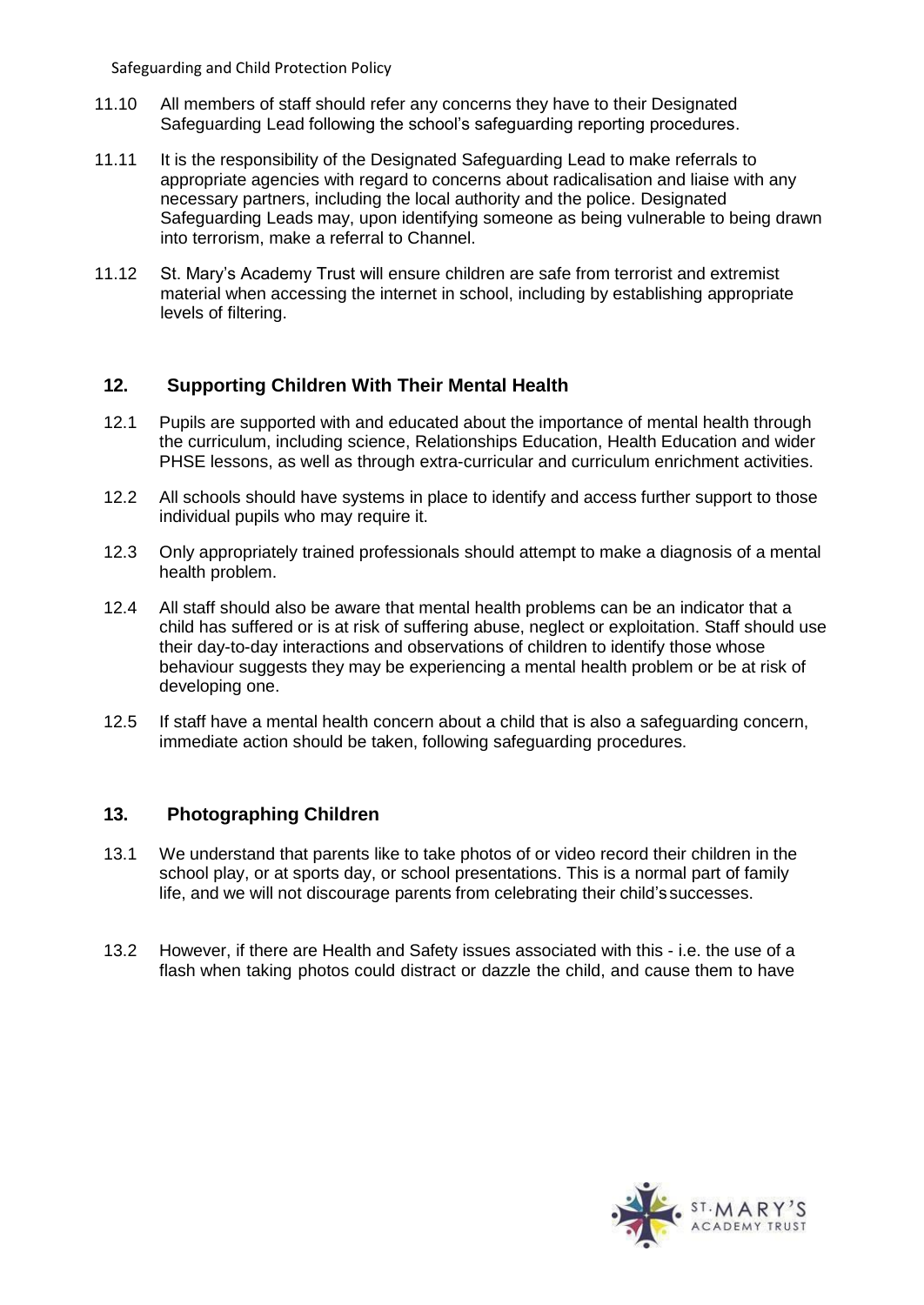an accident, we will encourage parents to use film or settings on their camera that do not require flash.

- 13.3 We will not allow others (visitors to school e.g. theatre groups or workshop providers) to photograph or film pupils during a school activity without the parent'spermission.
- 13.4 We will not allow images of pupils to be used on school websites, publicity, or press releases, without express permission from the parent, and if we do obtain such permission, we will not identify individual children by name.
- 13.5 The school cannot however be held accountable for photographs or video footage taken by parents or members of the public at school functions.
- 13.6 At the start of each academic year parental consent to the taking and use of photographs and videos will be updated for each pupil.
- 13.7 The allowing of photographs and videos at any school event will be at the discretion of the Headteacher. The Headteacher should put into place any steps deemed appropriate to ensure the safeguarding of children in relation to photography at school events, including sending out letters to parents/making announcements to parents prior to events regarding rules or restrictions on photography, including asking parents/carers not to post photographs of other children on social media sites.

# **14. Confidentiality and Information Sharing**

(refer to the School Confidentiality and Information Sharing Policy)

- 14.1 The school, and all members of staff at the school, will ensure that all data about pupils is handled in accordance with the requirements of the law, and any national and local guidance.
- 14.2 Whilst the General Data Protection Regulations 2018 places duties on organisations and individuals to process personal information fairly and lawfully, it is not a barrier to sharing information where the failure to do so would result in a child being placed at risk of harm.
- 14.3 Any member of staff who has access to sensitive information about a child or the child's family must take all reasonable steps to ensure that such information is only disclosed to those people who need to know.
- 14.4 Regardless of the duty of confidentiality, if any member of staff has reason to believe that a child may be suffering harm, or be at risk of harm, their duty is to forward this information without delay to the Designated Safeguarding Lead.
- 14.5 Staff should never promise a child that they will not tell anyone about an allegation, as this may ultimately not be in the best interests of the child.

# **15. Conduct of Staff**

- 15.1 The school has a duty to ensure that high standards of professional behaviour exist between staff and children, and that all members of staff are clear about what constitutes appropriate behaviour and professional boundaries.
- 15.2 At all times, members of staff are required to work in a professional way with children.

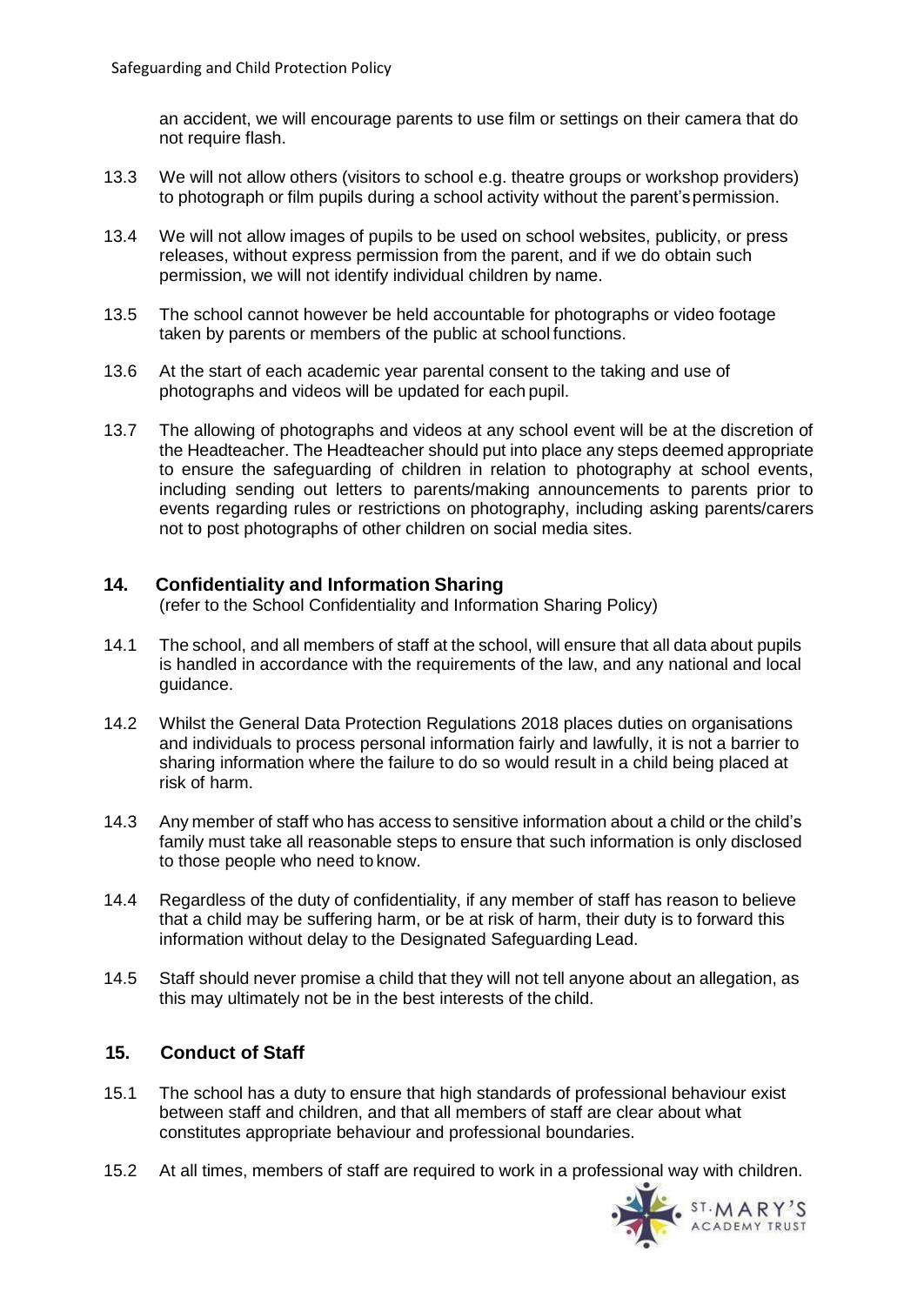All staff should be aware of the dangers inherent in:

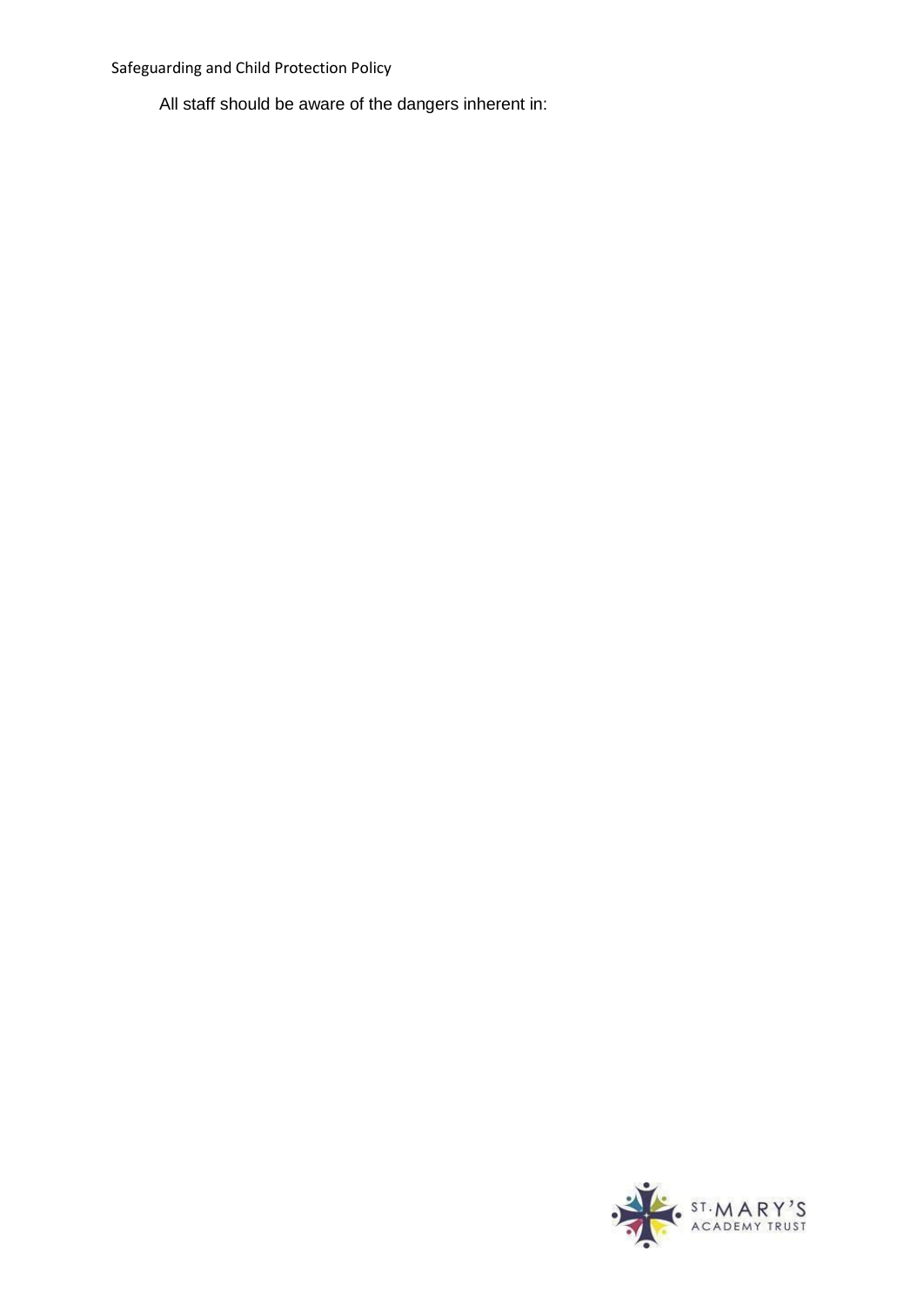- working alone with a child (Including transportation of a child)
- physical interventions
- cultural and gender stereotyping
- dealing with sensitive information
- giving to and receiving gifts from children and parents
- contacting children through private telephones (including texting), e-mail, MSN, or social networking websites.
- disclosing personal details inappropriately
- meeting pupils and families outside school hours or school duties
- 15.3 If any member of staff has reasonable suspicion that a child is suffering harm, and fails to act in accordance with this policy and Barnsley Safeguarding Children Partnership procedures, we will view this as misconduct, and take appropriate action.
- 15.4 An agreed code of conduct in relation to safeguarding has been agreed and adopted by all adults working with children at St. Mary's Academy Trust. Any member of staff who does not adhere to the policy will be subject to disciplinary procedures.
- 15.5 An agreed Whistle Blowing policy in relation to safeguarding (appendix 1) to supplement the Trust corporate policy has been agreed in order to support the Trust ethos where pupils and staff can talk freely about concerns knowing they will be listened to and appropriate action taken.
- 15.6 There are a range of mechanisms in place to ensure that pupils feel comfortable to express their concerns to adults for example:
	- via concern boxes
	- through encouragement to discuss issues at school assemblies
	- via the school council meetings
	- drop in sessions with a member of the welfare team, a teacher or teaching assistant
	- an open approach to discussing issues with staff

# **16. Physical Contact and the Use of Reasonable Force**

- 16.1 Members of staff may have to make physical interventions with children. Members of staff will only do this in line with Trust's and Academies' policy on managing challenging behaviour (referenced in the Trust Behaviour Policy, Positive Handling Policy and each Academy's Behaviour Policy)
- 16.2 Members of staff using physical interventions with children should have undertaken Team Teach training and interventions should be in accordance with the Team Teach principles.
- 16.3 All incidents of physical restraints should be recorded in accordance with the school's safeguarding records.

# **17. Allegations Against Members of Staff**

(Refer to the Allegations of Abuse Against Staff Policy.)

17.1 If anyone makes an allegation that any member of staff (including any volunteer, supply staff or Governor) may have:

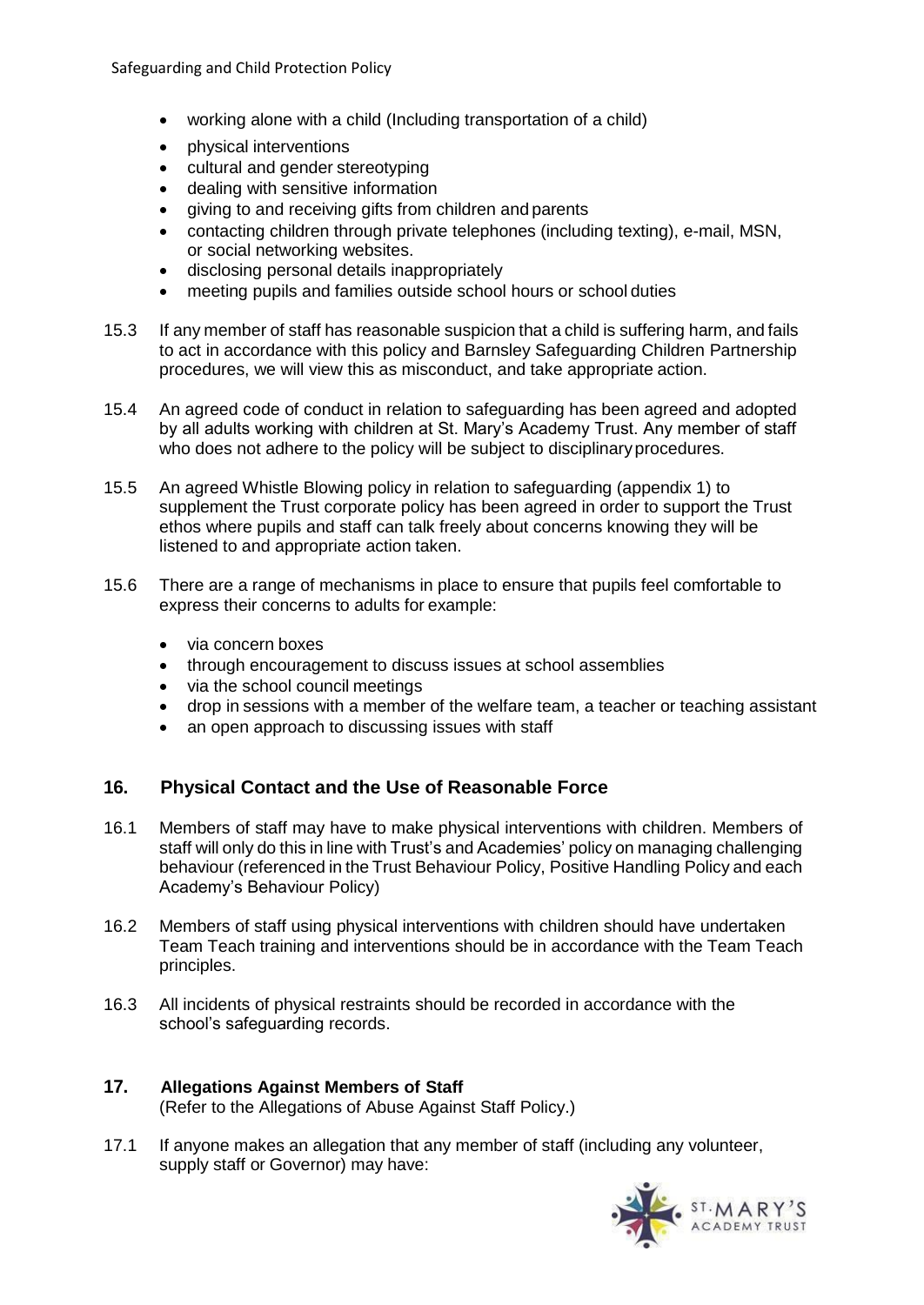- possibly committed an offence against or related to a child;
- behaved in a way that has harmed or may have harmed a child;
- behaved towards a child in a way which indicates s/he would pose a risk of harm if they worked regularly or directly with children;
- behaved or may have behaved in a way that indicates they may not be suitable to work with children.
- 17.2 The allegation will be dealt with in accordance with national guidance and agreements, as implemented locally by BSCB and the Trust disciplinary procedure.

#### **18. Allegations of Abuse Against Pupils**

- 18.1 In most instances, the conduct of students towards each other will be covered by the school's behaviour policy. Some allegations may be of such a serious nature that they may raise safeguarding concerns. These allegations are most likely to include physical abuse, emotional abuse, sexual abuse and sexual exploitation (see Appendix 3).
- 18.2 When an allegation is made by a pupil against another pupil which raises a safeguarding concern the Designated Safeguarding Lead should be informed immediately and should also be recorded using the school's Cause for Concern procedures.
- 18.3 All school safeguarding procedures as outlined in section 7 should be followed with regards to the recording and reporting of Cause for Concerns and confidentiality.
- 18.4 Where the report includes an online element, staff must follow the advice outlined in 'Searching screening and confiscation advice (for schools)' and 'UKCCIS sexting advice (for schools and colleges)', in particular not viewing or forwarding illegal images of a child.
- 18.5 It is essential that all victims are reassured that they are being taken seriously and that they will be supported and kept safe. Allegations of this nature will not be dismissed and a victim should never be given the impression that they are creating a problem or made to feel ashamed for making a report.
- 18.6 It is important that the victim understands what the next steps will be and who the report will be passed to.
- 18.7 The Designated Safeguarding Lead should contact social services to discuss the case and should then follow through the outcomes of the discussion and make a social services referral where appropriate.
- 18.8 The Designated Safeguarding Lead will make a record of the concern, the discussion and any outcome and keep a copy in the files of both pupils' files.
- 18.9 If the allegation indicates a potential criminal offence has taken place, the police should be contacted at the earliest opportunity and parents informed (of both the pupil being complained about and the alleged victim).
- 18.10 Where neither social services nor the police accept the complaint, a thorough school investigation should take place into the matter using the school's usual disciplinary procedures. The school may consider other appropriate support mechanisms such as early help, specialist support and pastoral support.
- 18.11 In situations where the school considers a safeguarding risk is present, a risk assessment should be prepared immediately and stored electronically along with a preventative, supervision plan. This should consider the protection and support of the

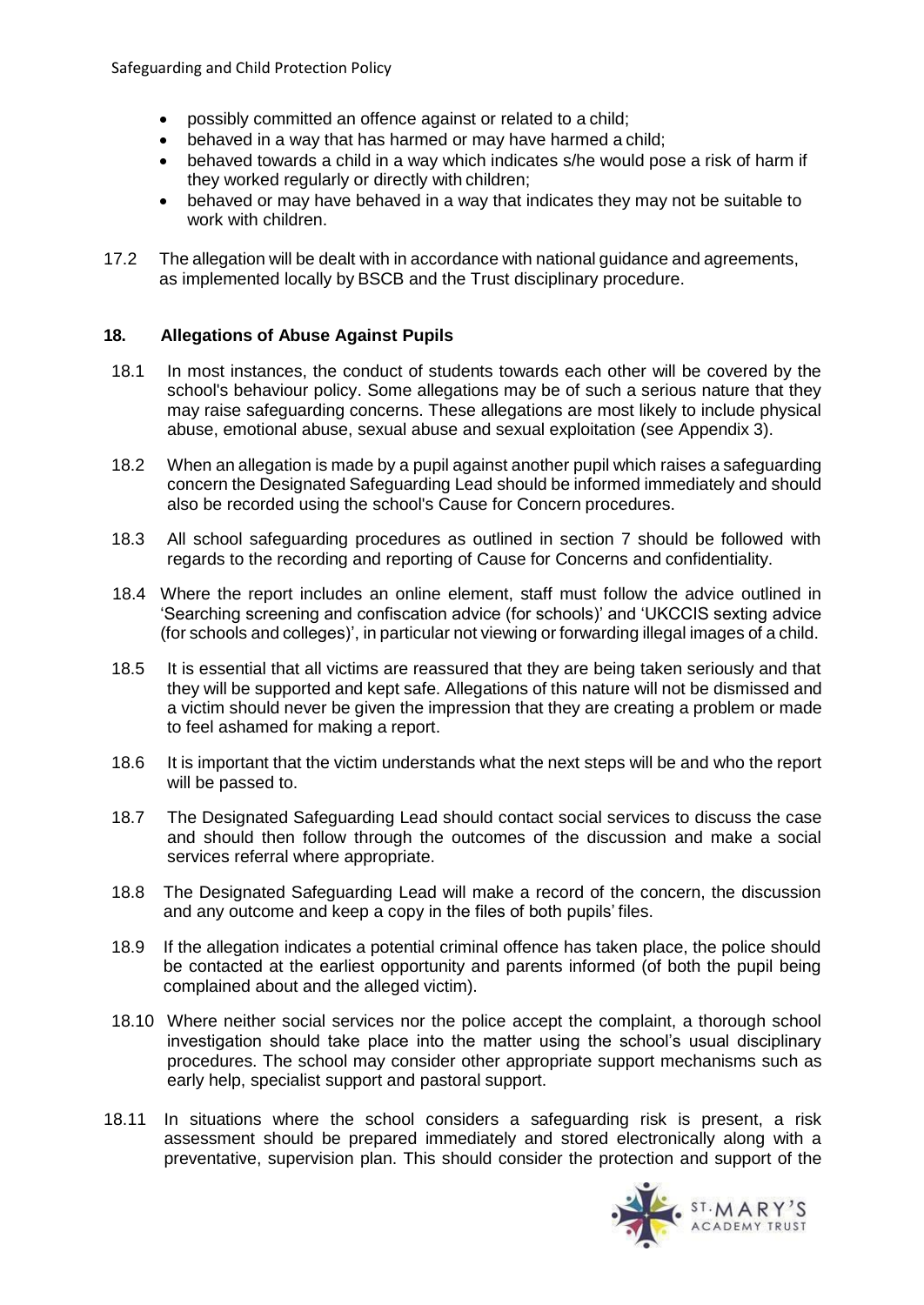victim; the alleged perpetrator; and all the other children at the school.

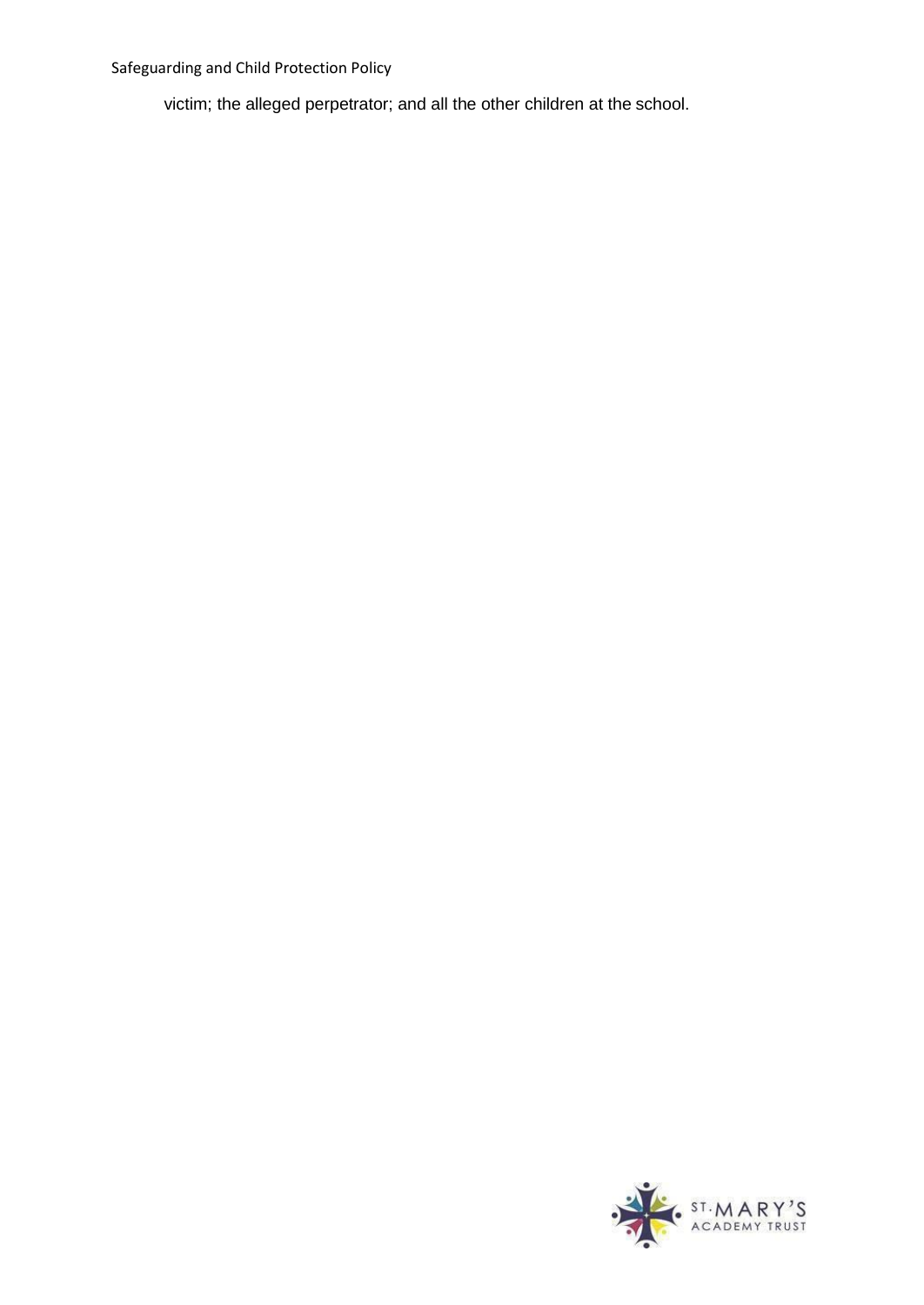- 18.12 The risk assessment should consider how best to keep the victim and alleged perpetrator a reasonable distance apart and in doing so, take into consideration the nature of the allegation and the proportionality of the response, including the removal of the alleged perpetrator from class where appropriate. These actions are in the best interests of both pupils and should not be perceived to be a judgement on the guilt of the alleged perpetrator.
- 18.13 Schools should not wait for the start or outcome of a police investigation before carrying out a risk assessment.
- 18.14 The risk assessment plan should be monitored and a date set for a follow-up evaluation with everyone concerned.
- 18.15 On occasion, some students will present a safeguarding risk to other students. These students will need an individual risk management plan to ensure that other pupils are kept safe and they themselves are not laid open to malicious allegations. There is a need to balance the tension between privacy and safeguarding.
- 18.16 All staff should be trained to manage allegations of abuse against pupils.

# **19. Before and After School Activities**

- 19.1 Where the Trust transfers control of the use of the school premises to bodies (such as sports clubs) to provide out of school hours activities, we will ensure that these bodies have appropriate safeguarding and child protection policies and procedures in place, and that there are arrangements in place to link with the school on such matters. Such considerations will be made explicit in any contract or service level agreement with the bodies.
- 19.2 For school organised trips or visits which include an overnight stay, there must be a member of staff in attendance who has completed full Designated Safeguarding Lead training.

## **20. Contracted Services**

20.1 Where the Trust contracts its services to outside providers, we will ensure that these providers have appropriate safeguarding and child protection policies and procedures, and that there are arrangements in place to link with the school on such matters. Such considerations will be made explicit in any contract or service level agreement with the provider.

# **21. Online safety**

- 21.1 We recognise that technology has become a significant component of many safeguarding issues, including cyber-bullying, child exploitation and radicalisation.
- 21.2 St. Mary's Academy Trust has an 'Online Safety Policy' which all Academies must follow.

## **22. Opportunities to teach safeguarding**

22.1 Safeguarding permeates through all aspect of the wider school curriculum. The following examples are not exhaustive but give a flavour for how safeguarding is

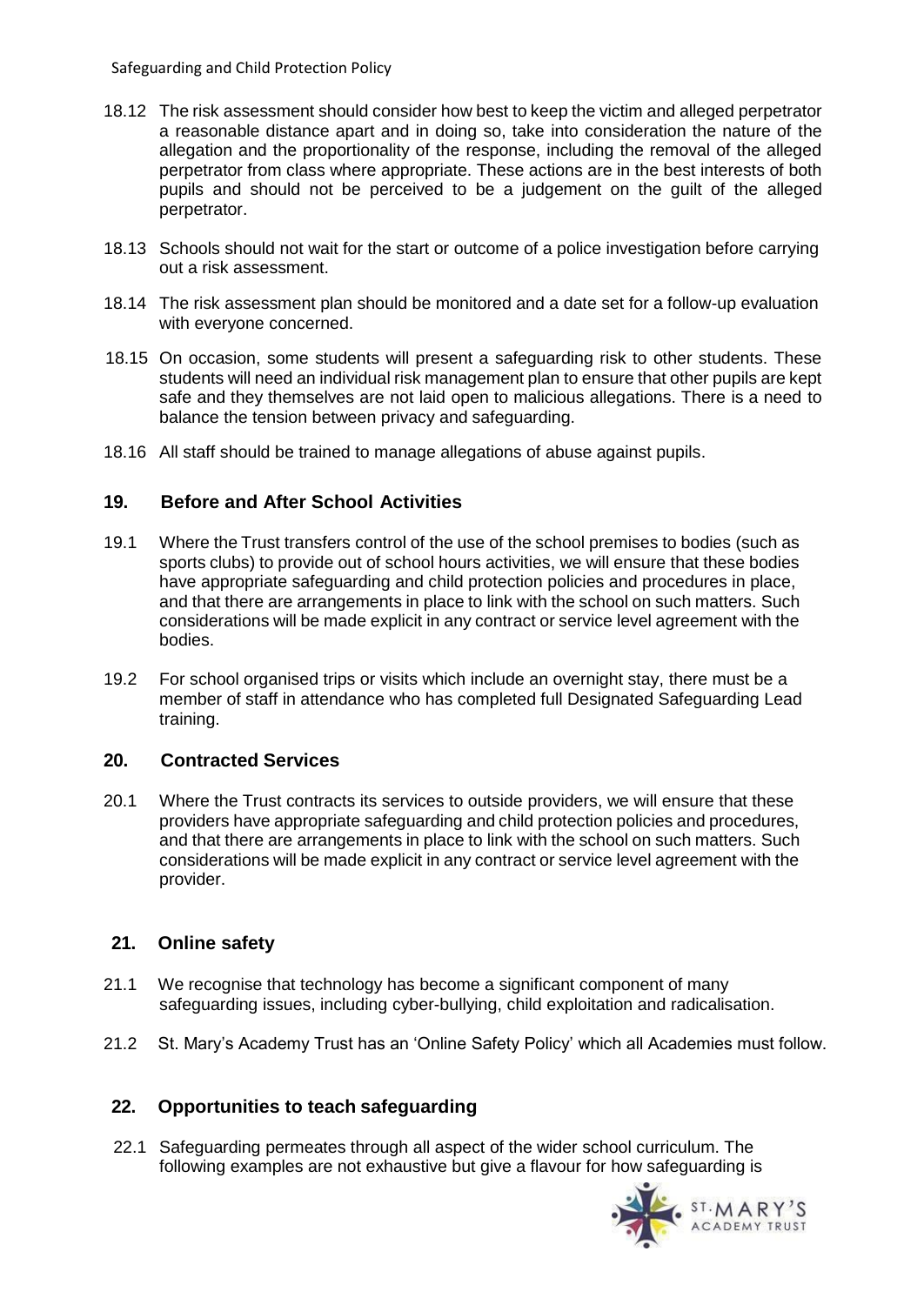promoted at St. Mary's Academy Trust:

- our curriculum helps to educate children to keep safe in a variety of ways including through the teaching of E-safety, Relationships and Sex Education, Health Education and wider PHSE lessons where children have regular opportunities to learn about safety and discuss their feelings in a safe and secure environment;
- our wider opportunities and curriculum enrichment, including initiatives such as regular theme days and assemblies, Crucial Crew, sports leaders, Playground Buddies and Mentors Programme, School Council and Bikeability, along with highly effective work with other agencies ensure that children are well-placed to keep themselves and other children safe in their everyday lives;

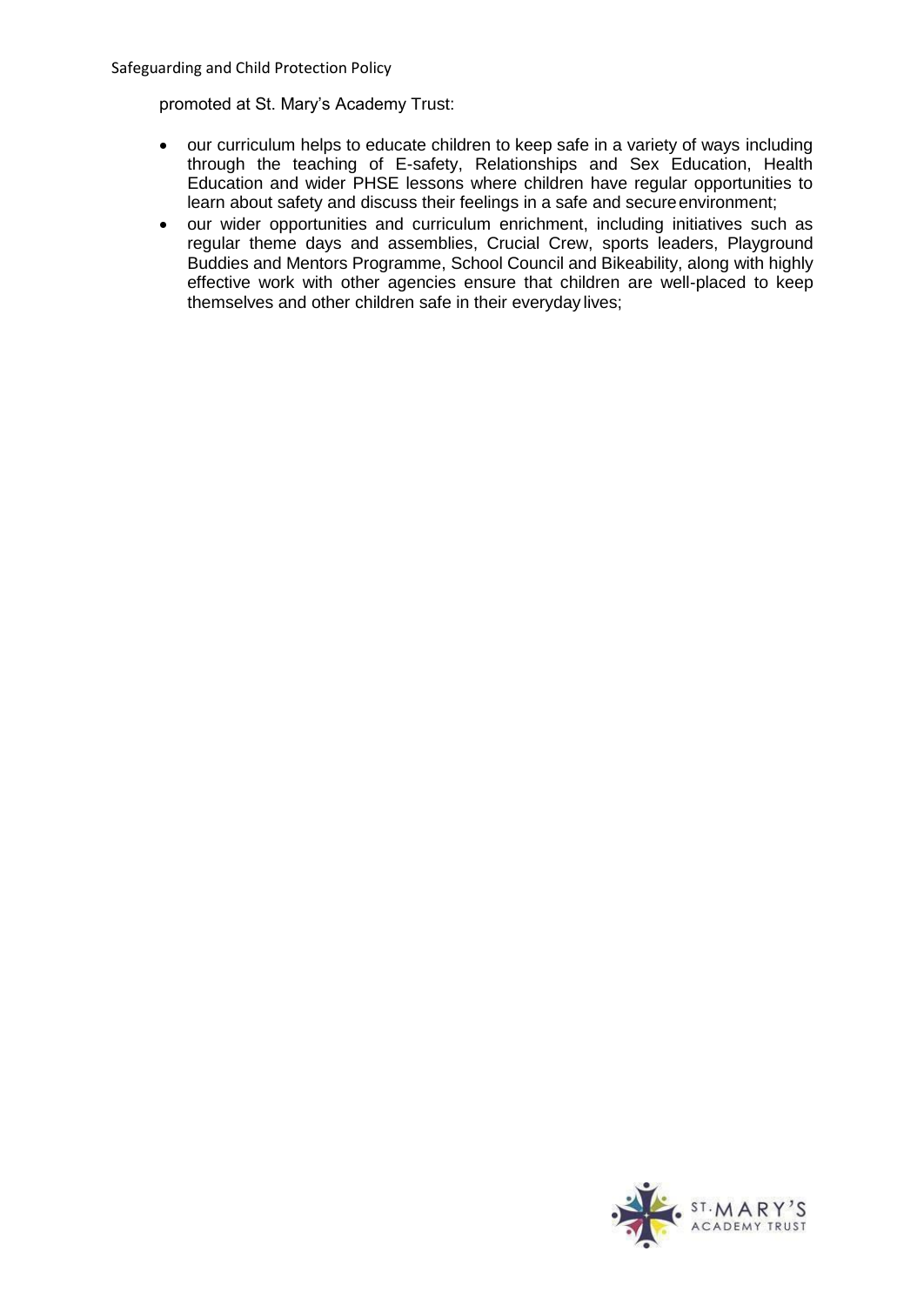• our development of Parent Support Advisors, Behaviour Specialists and Welfare Teams in schools across the Trust who have regular opportunities for networking and development with each other.

# **23. Implementation, Monitoring, Evaluation and Review**

- 23.1 All adults in school will receive a copy of the Safeguarding and Child Protection Policy and will be asked to sign to say that they have read and agree to follow its procedures. It will be discussed at least annually at staff meetings. Safeguarding and Child Protection will be a regular standing agenda item at weekly staff briefings.
- 23.2 The effectiveness of the policy will be reviewed and evaluated by St. Mary's Academy Trust annually in light of any specific incidents or changes to local/national guidance.
- 23.3 The designated governor for safeguarding at each Academy's local governing body will monitor one aspect of the school's child protection work termly and report back to the full governing body.
- 23.4 The Headteacher will report on safeguarding matters through their half termly Headteacher's report to their local governing body and safeguarding will be a standing item on the agenda at each full governing body meeting.
- 23.5 The Headteacher will also complete the Annual Headteacher's Safeguarding report which is submitted to the Local Authority after it has been agreed with the Governing Body. The Headteacher will also submit a copy of this report to the CEO of St. Mary's Academy Trust.
- 23.6 Parents will be consulted via each Academy's parent council or parent questionnaire and pupils via the school council annually.

## **24. Parents and Carers**

- 24.1 Parents and carers will be informed that they can have a paper copy of the Child Protection on request.
- 24.2 The policy will also be available on St Mary's Academy Trust's website and each Academy's website.
- 24.3 Academies should be proactive in their consultations and involvement with parents and carers where there are child protection concerns unless this would be prejudicial to the safety and wellbeing of the child/young person.

## **25. Annual Review of Policy**

- 25.1 It is the responsibility of the CEO of St. Mary's Academy Trust to ensure that this policy is updated and reviewed annually with the Trust Board of Trustees
- 25.2 It is the responsibility of the Headteacher in each Academy to ensure that this policy is shared with all members of the school (including volunteers and members of the Local Governing Body)annually
- 25.3 It is the responsibility of the Designated Lead Safeguarding Officer (if not the Headteacher) to ensure that this policy is available and updated annually on the school's website to share with parents and all stakeholders

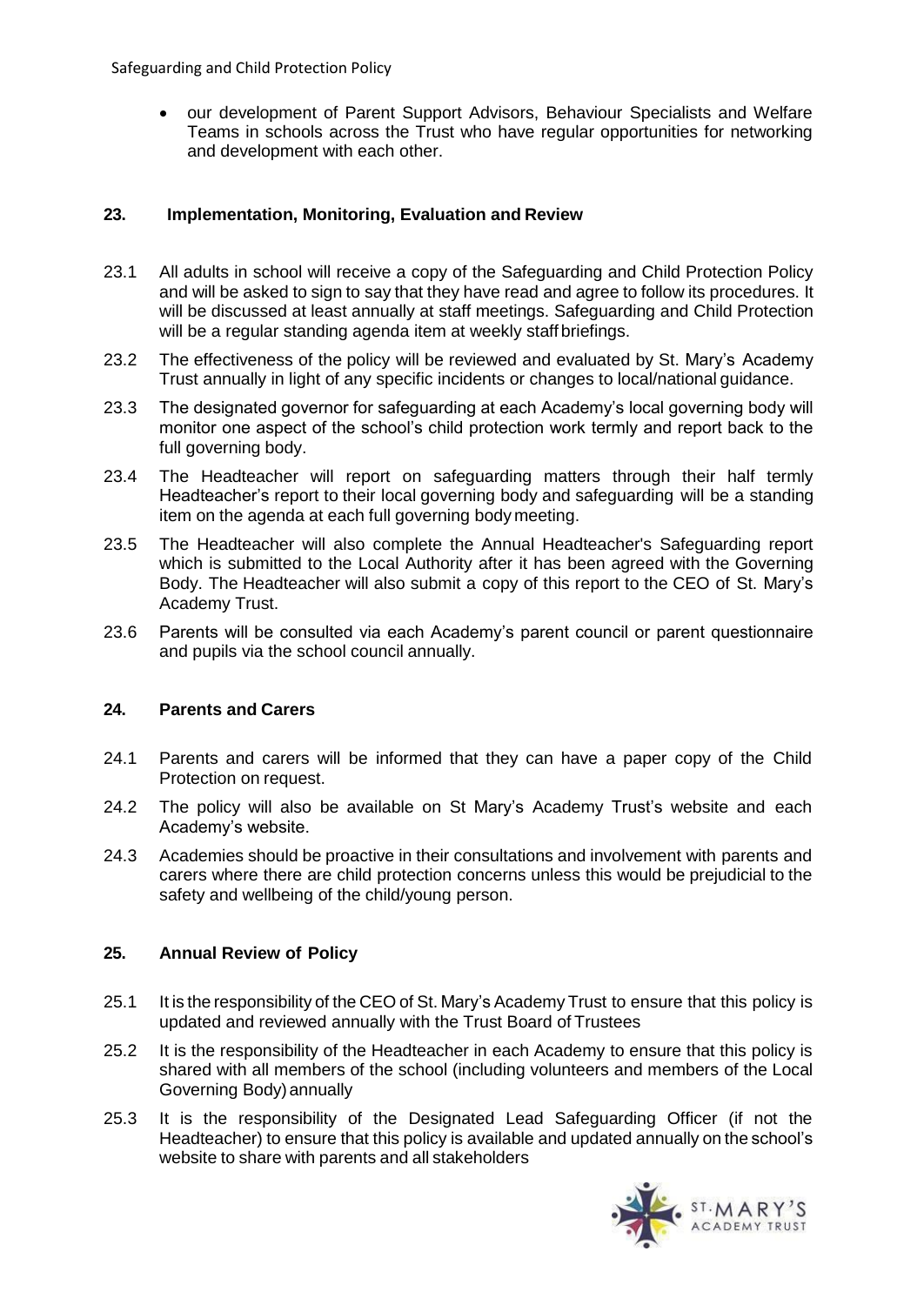# **Appendix 1**

## Safeguarding Children: Whistle Blowing

All staff and volunteers should feel able to raise concerns about poor or unsafe practice and potential failures in an Academy's safeguarding regime and know that such concerns will be taken seriously by the Senior leadership team. Staff must acknowledge their individual responsibility to bring matters of concern to the attention of the Head Teacher. Although this can be difficult, this is particularly important where the welfare of children may be at risk. You may be the first to recognise that something is wrong but may not feel able to express your concerns out of a feeling that this would be disloyal to colleagues or you may fear harassment or victimisation. These feelings, however natural, must never result in a child or young person continuing to be unnecessarily at risk. Remember it is often the most vulnerable children or young people who are targeted. These children need someone like you to safeguard their welfare.

## *Don't think what if I'm wrong - think what if I'm right*

#### **Reasons for whistleblowing**

Each individual has a responsibility for raising concerns about unacceptable practice or behaviour in order to:

- prevent the problem worsening or widening
- protect or reduce risks to others
- prevent becoming implicated yourself

#### **What stops people fromwhistleblowing**

- Starting a chain of events which spirals
- Disrupting the work or project
- Fear of getting it wrong
- Fear of repercussions or damaging careers
- Fear of not being believed

#### **How to raise a concern**

- You should voice your concerns, suspicions or uneasiness as soon as you feel you can. The earlier a concern is expressed the easier and sooner action can betaken
- Try to pinpoint exactly what practice is concerning you and why
- Approach the Headteacher
- If your concern is about your immediate manager/Headteacher, or you feel you need to take it to someone outside the school, contact the Chair of Governors, the CEO of St. Mary's Academy Trust or the Local Authority DesignatedOfficer
- Make sure you get a satisfactory response don't let matters rest
- Put your concerns in writing, outlining the background and history, giving names, dates and places where you can
- A member of staff is not expected to prove the truth of an allegation but you will need to demonstrate sufficient grounds for the concern

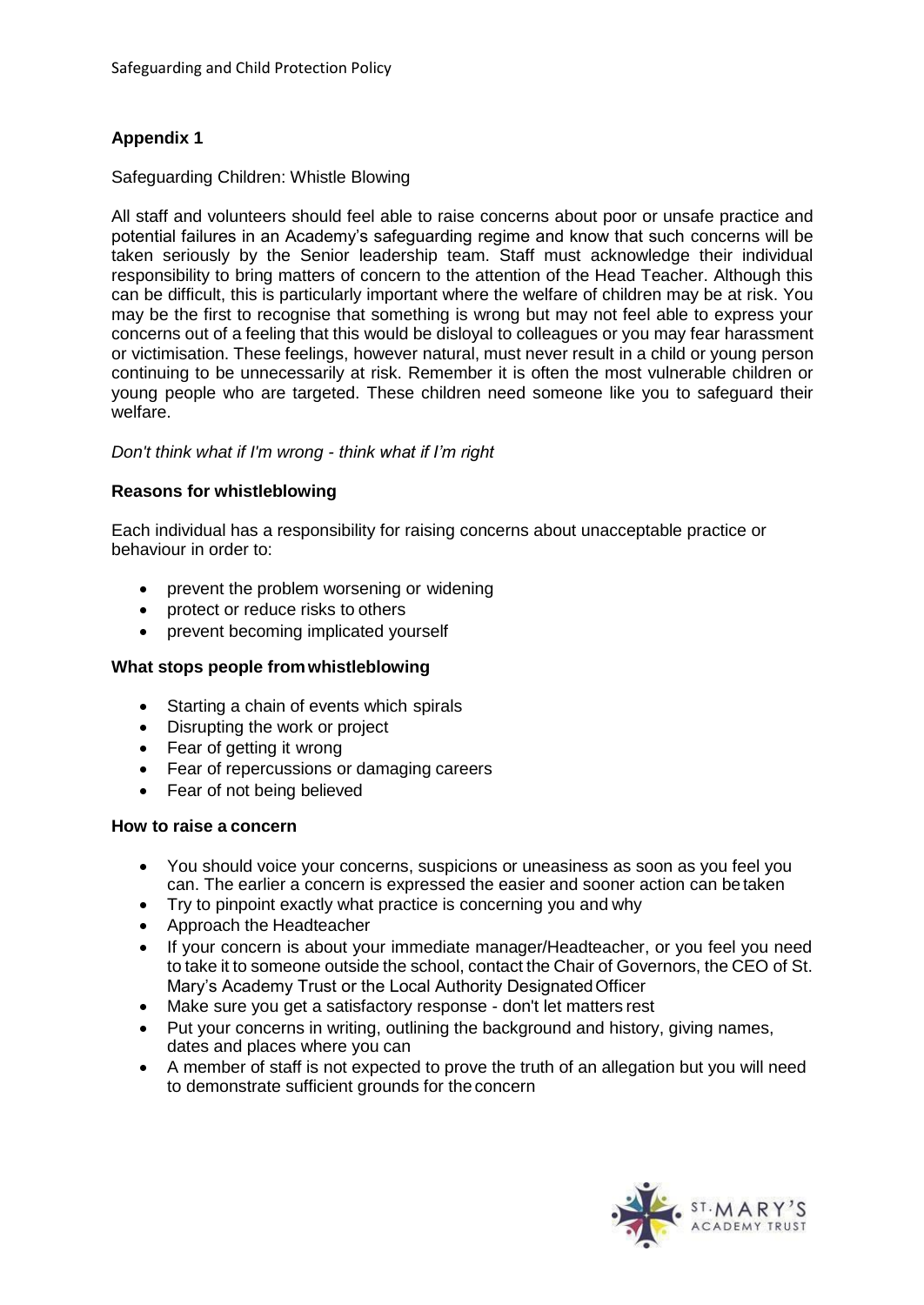What happens next?

- You should be given information on the nature and progress of any enquiries
- Your employer has a responsibility to protect you from harassment or victimisation
- No action will be taken against you if the concern proves to be unfounded and was raised in good faith
- Malicious allegations may be considered as a disciplinary offence

### Self-reporting

There may be occasions where a member of staff has a personal difficulty, perhaps a physical or mental health problem, which they know to be impinging on their professional competence. Staff have a responsibility to discuss such a situation with their line manager so professional and personal support can be offered. Whilst such reporting will remain confidential in most instances, this cannot be guaranteed where personal difficulties raise concerns about the welfare or safety of children.

Further advice and support

It is recognised that whistle blowing can be difficult and stressful. Advice and support is available from your line manager, HR department and/or your professional or trade union.

"Absolutely without fail- challenge poor practice or performance. If you ignore or collude with poor practice it makes it harder to sound the alarm when things go wrong" (reproduced with acknowledgement to "Sounding the Alarm" – Barnardos)

## **Appendix 2: Definitions and Symptoms of Abuse and Neglect**

There are four main categories of abuse – physical abuse, neglect, sexual abuse and emotional abuse. Knowing what to look for is vital to the early identification of abuse and neglect. **All** staff should be aware of indicators of abuse and neglect so that they are able to identify cases of children who may be in need of help or protection.

The list of symptoms given is not exhaustive or comprehensive but consists of frequently observed symptoms. It is important to remember that most abuse involves more than one main type, for example, sexual and emotional abuse may be recognised together and in most cases, multiple issues will overlap with one another. These symptoms, for example cuts and grazes, may also be accidental and not a sign of abuse.

**All** staff should be aware that safeguarding incidents and/or behaviours can be associated with factors outside the school and/or can occur between children outside of this environment. **All** staff, but especially the designated safeguarding leads (and deputies) should consider whether children are at risk of abuse or exploitation in situations outside their families, including (but not limited to) vulnerability to sexual exploitation, criminal exploitation, and serious youth violence.

#### Physical Abuse

A form of abuse which may involve hitting, shaking, throwing, poisoning, burning or scalding, drowning, suffocating or otherwise causing physical harm to a child. Physical harm may also be caused when a parent or carer fabricates the symptoms of, or deliberately induces, illness in a child.

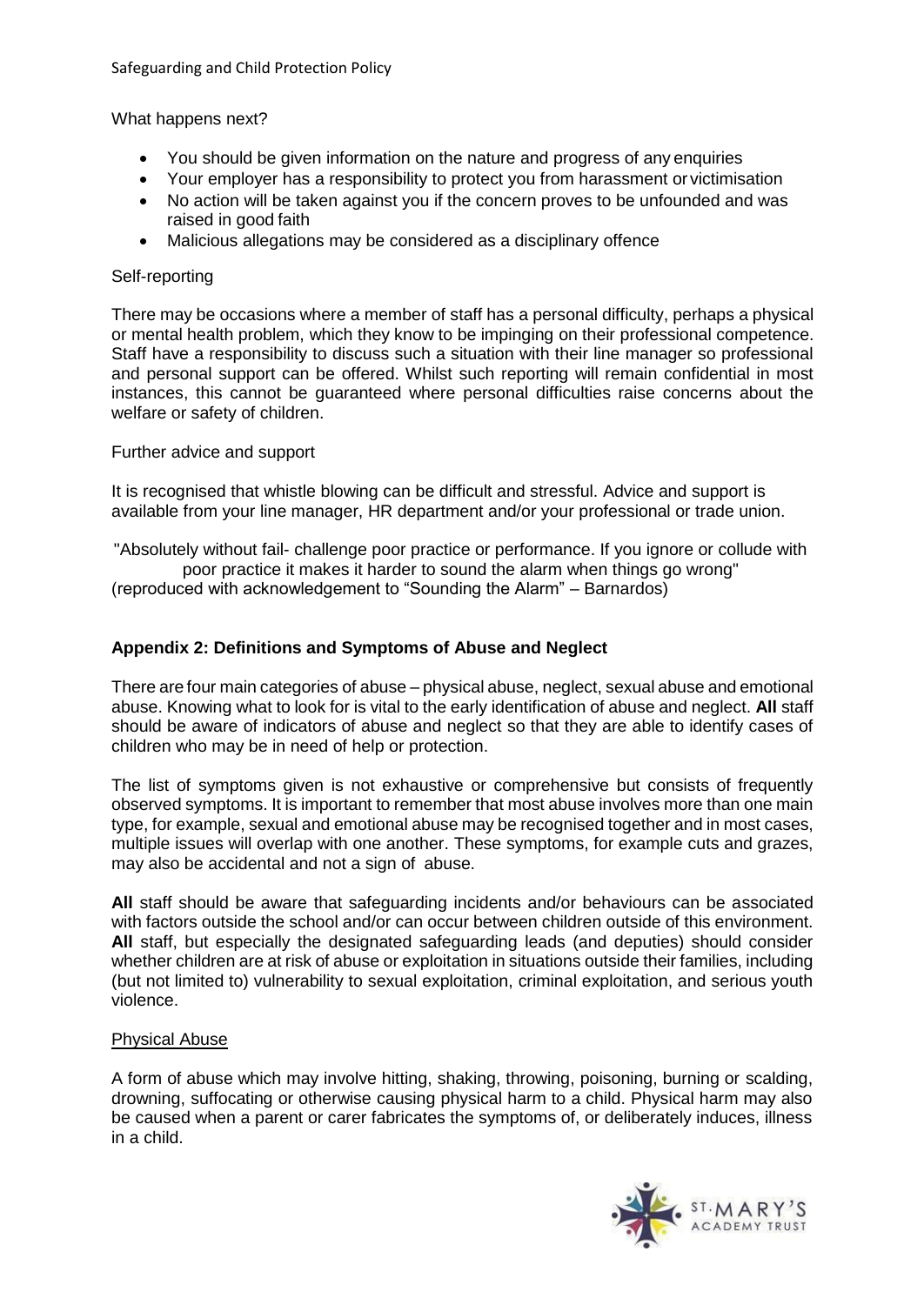| Safeguarding and Child Protection Policy        |                 |
|-------------------------------------------------|-----------------|
| Symptoms:                                       |                 |
| Behaviour changes/wet bed/withdrawal/regression | Finger marks    |
| Frequent unexplained injuries                   | Broken bones    |
| Afraid of physical contact                      | Cuts and grazes |
| Violent behaviour during role play              | Cigarette burns |
|                                                 |                 |

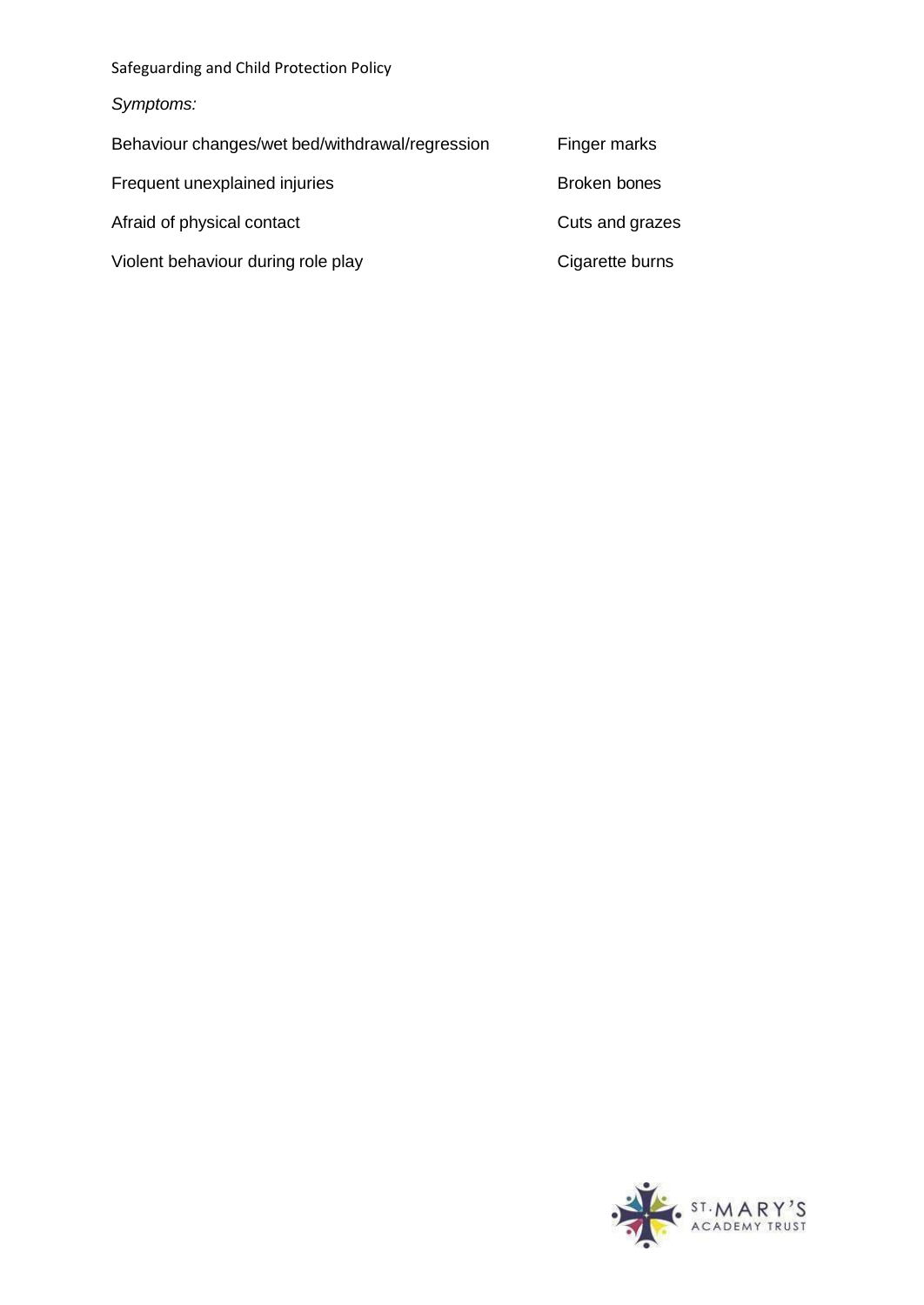Unwillingness to change clothes **Cowering** 

Aggressive language and use of threats

Bruising in unusual areas

Changing explanation of injuries

Not wanting to go home with parent or carer

## **Neglect**

The persistent failure to meet a child's basic physical and /or psychological need, likely to result in the serious impairment of the child's health or development.

*Symptoms:*

| Lack of appropriate clothing                                    | Dirty                                                                  |
|-----------------------------------------------------------------|------------------------------------------------------------------------|
| Cold – complaining of                                           | Body sores                                                             |
| Hunger – complaining of                                         | Urine smells                                                           |
| Unkempt hair                                                    | No parental interest                                                   |
| Not wanting to communicate                                      | Behaviour problems                                                     |
| Attention seeking                                               | Lack of respect                                                        |
| Often in trouble – police                                       | <b>Bullying</b>                                                        |
| Use of bad language                                             | Always out at all hours / lack of<br>adequate supervision              |
| Lack of confidence - low self-esteem                            | Stealing                                                               |
| Jealousy                                                        | Significantly underweight                                              |
| Neglect in pregnancy as a result of<br>maternal substance abuse | Child not provided with adequate<br>shelter (e.g. exclusion from home) |
| Lack of medical care                                            |                                                                        |

# Sexual Abuse

Involves forcing or enticing a child or young person to take part in sexual activities, not necessarily involving a high level of violence, whether or not the child is aware of what is happening. The activities may involve physical contact, including assault by penetration or non-penetrative acts. They may also include non-contact activities, such as involving children in looking at, or in the production of, sexual images, watching sexual activities, encouraging children to behave in sexually inappropriate ways, or grooming a child in

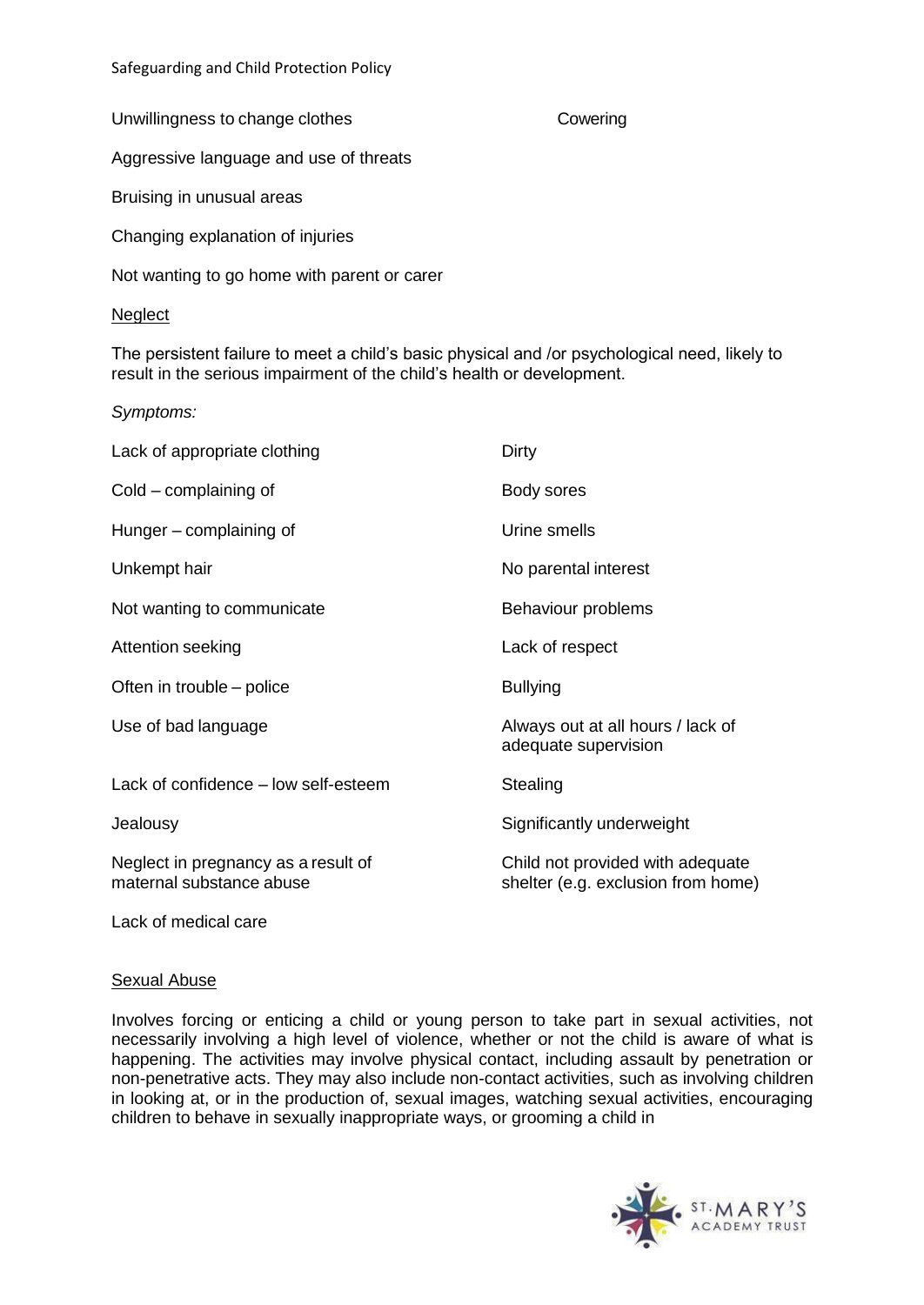preparation for abuse. Sexual abuse is not solely perpetrated by adult males. Women can also commit acts of sexual abuse, as can other children.

*Symptoms:*

| Inappropriate behaviour - language                        | Withdrawn         |  |
|-----------------------------------------------------------|-------------------|--|
| Change of behaviour                                       | Role play         |  |
| Rejecting physical contact or demanding attention Rocking |                   |  |
| Physical evidence – marks, bruising                       | Knowledge         |  |
| Pain going to toilet, strong urine                        | Stained underwear |  |
| Bruising/marks near genital area                          |                   |  |
| Drawing – inappropriate knowledge                         |                   |  |

Relationships with other adults or children for example, being forward

## Emotional Abuse

*Symptoms:*

The persistent emotional maltreatment of a child such as to cause severe and adverse effects on the child's emotional development. It may involve conveying to a child that they are worthless or unloved, inadequate, or valued only insofar as they meet the needs of another person. It may include not giving the child opportunities to express their views, deliberately silencing them or 'making fun' of what they say or how they communicate. It may feature age or developmentally inappropriate expectations being imposed on children. These may include interactions that are beyond a child's developmental capability as well as overprotection and limitation of exploration and learning, or preventing the child participating in normal social interaction. It may involve seeing or hearing the ill-treatment of another. It may involve serious bullying, causing children frequently to feel frightened or in danger, or the exploitation or corruption of children. Some level of emotional abuse is involved in all types of maltreatment of a child, although it may occur alone.

| <i>Symptoms:</i>                             |                          |
|----------------------------------------------|--------------------------|
| Crying                                       | Rocking                  |
| Withdrawn                                    | Not wanting to socialise |
| Cringing                                     | <b>Bad behaviour</b>     |
| Aggression                                   | Behaviour changes        |
| Bribery by parent                            | Self infliction          |
| Lack of confidence                           | Attention seeking        |
| Isolation from peers – unable to communicate | Clingy                   |
|                                              |                          |

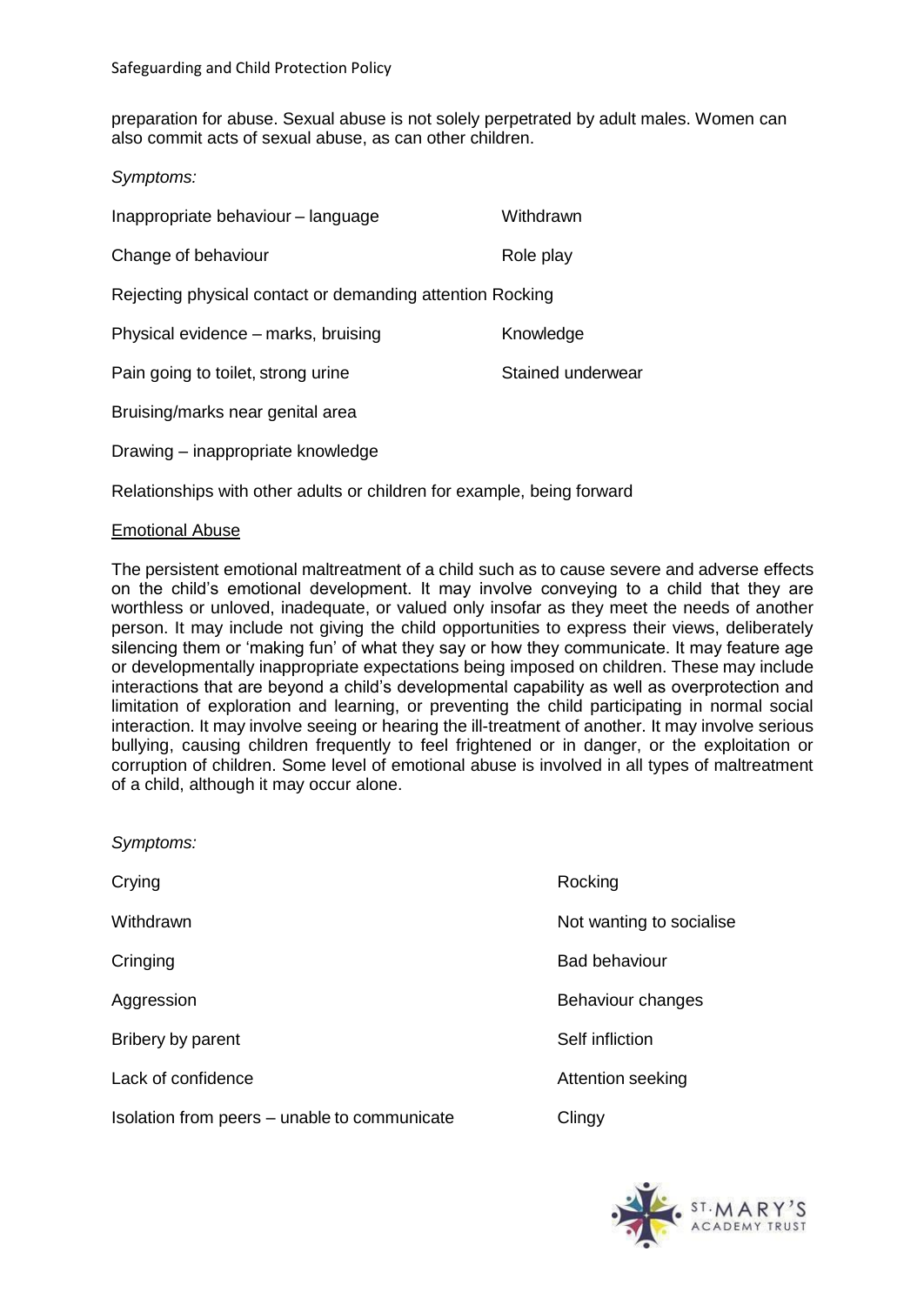Afraid of authoritative figures

Treating others as you have been treated

Picking up points through conversation with children

*Further information on understanding and identifying abuse and neglect, including examples of potential signs, can be found at 'What to do if you are worried a child is being abused – Advice for practitioners' on the Gov.uk website.*

# **Appendix 3: Examples of Child Sexual Exploitation (CSE) and Child Criminal Exploitation (CCE)**

Both CSE and CCE are forms of abuse and occur where an individual or group takes advantage of an imbalance in power to coerce, manipulate or deceive a child into sexual or criminal activity. This power imbalance can be due to a range of factors including:

- age
- gender
- sexual identify
- cognitive ability
- physical strength
- status
- access to economic or other resources (e.g. in exchange for something the victim needs or wants)

This abuse can be perpetrated by individuals or groups, males or females, and children or adults. The abuse can be a one-off occurrence or a series of incidents over time, and range from opportunistic to complex organised abuse. CSE and CCE can include:

- Use of force
- Use of enticement-based methods of compliance
- Violence or threats of violence
- Physical exploitation or it could take place online

## Indicators of CCE:

- children who appear with unexplained gifts or new possessions;
- children who associate with other young people involved in exploitation;
- children who suffer from changes in emotional well-being;
- children who misuse drugs and alcohol;
- children who go missing for periods of time or regularly come home late; and
- children who regularly miss school or education or do not take part in education.

Examples of Child Criminal Exploitation include:

- children being forced to work in cannabis factories;
- being coerced into moving drugs or money across the country (county lines)
- forced shoplifting or pickpocketing
- threatening other young people.

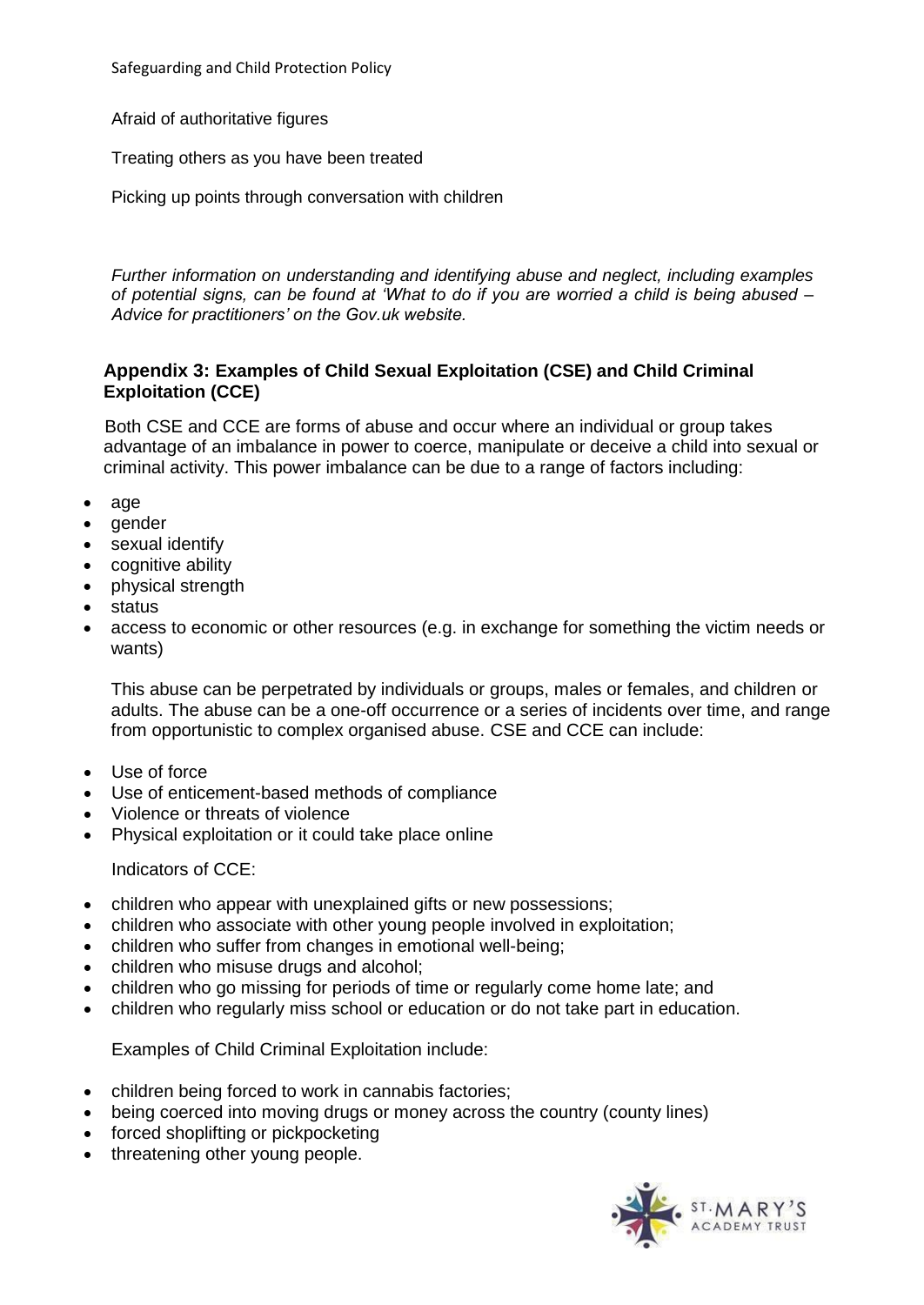Indicators of CSE in addition to the above CCE indicators may include:

- children who have older boyfriends or girlfriends; and
- children who suffer from sexually transmitted infections or become pregnant.

# **Appendix 4: Examples of safeguarding issues against a pupil**

Examples of allegations of abuse against another pupil (or peer on peer abuse could include:

Bullying (including cyberbullying)

Physical Abuse

- violence, particularly pre-planned
- forcing others to use drugs or alcohol

Emotional Abuse

- blackmail or extortion
- threats and intimidation

Sexual Abuse

- indecent exposure, indecent touching or serious sexual assaults
- forcing others to watch pornography or take part in sexting (youth produced sexual imagery)
- upskirting (taking a picture under a person's clothing without them knowing)

Sexual Exploitation

- encouraging other children to attend inappropriate parties
- photographing or videoing other children performing indecent acts

Initiation / hazing type violence and rituals

*Further advice and support for schools is available in: Sexual Violence and Sexual Harassment Between Children in Schools and Colleges.*

## **Appendix 5: Examples of signs of vulnerability to radicalisation**

There are no known definitive indicators that a young person is vulnerable to radicalisation, but there are number of signs that together increase the risk.

Signs of vulnerability include:

- underachievement
- being in possession of extremist literature
- poverty
- social exclusion
- traumatic events
- global or national events
- religious conversion
- change in behaviour

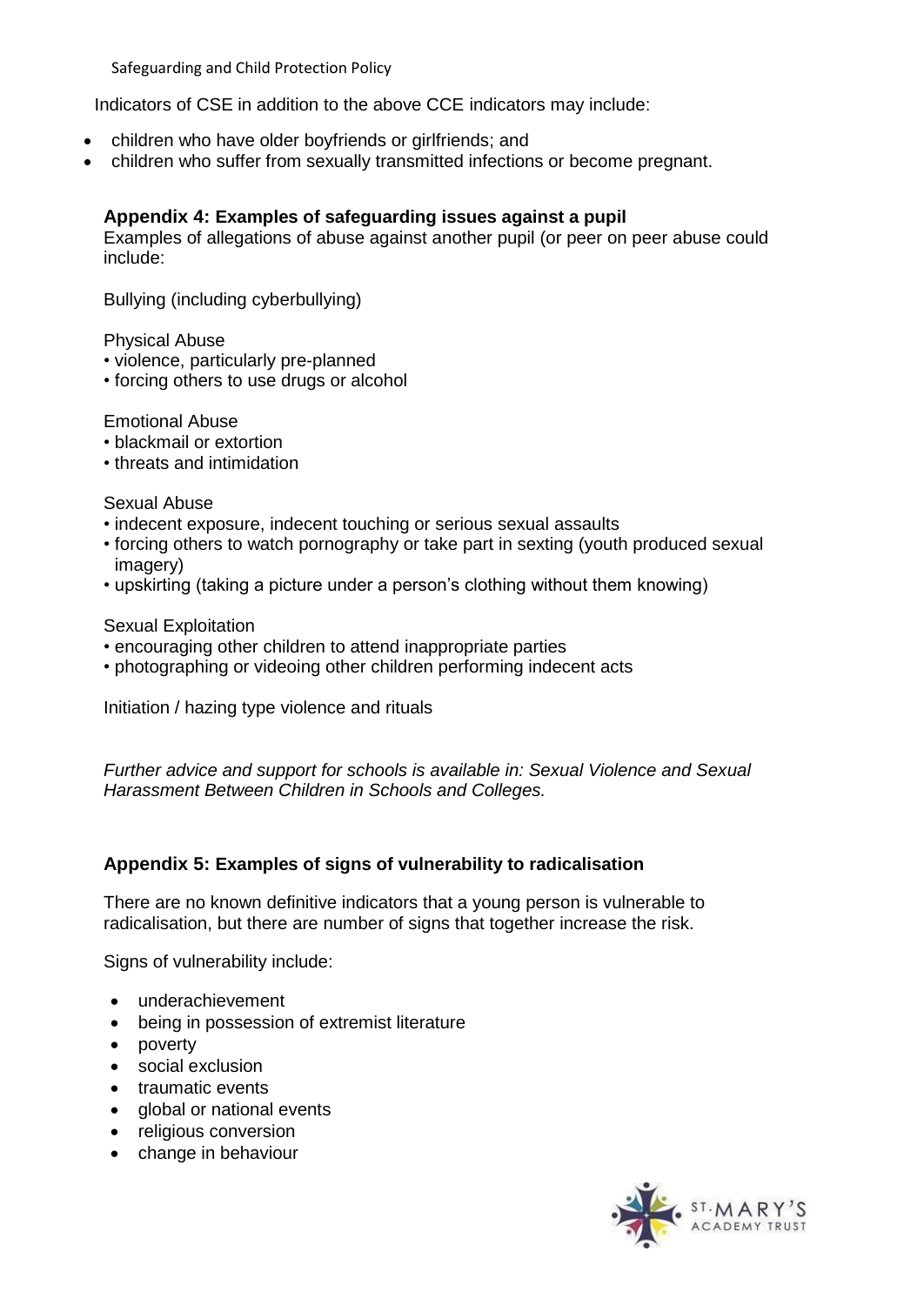- extremist influences
- conflict with family over lifestyle
- confused identity
- victim or witness to race or hate crimes
- rejection by peers, family, social groups or faith
- isolation from peers
- becoming withdrawn in class
- disengagement from work
- aggressive behaviour towards peers
- rebelling against school rules
- attendance change in pattern

Early indicators of radicalisation or extremism may include:

- showing sympathy for extremist causes
- glorifying violence, especially to other faiths or cultures
- making remarks or comments about being at extremist events or rallies outside school
- evidence of possessing illegal or extremist literature
- advocating messages similar to illegal organisations or other extremist groups
- out of character changes in dress, behaviour and peer relationships
- secretive behaviour
- on-line searches or sharing extremist messages or social profiles
- intolerance of difference, including faith, culture, gender, race or sexuality
- graffiti, art work or writing that displays extremist themes
- attempts to impose extremist views or practices on others
- verbalising anti-Western or anti-British views
- advocating violence towards others

Early indicators of a family at risk may include:

- Not buying into the Trust or school's ethos
- Questioning particular policies
- Keeping apart from other parents

# **Appendix 6 Mental Health**

Schools can access a range of advice to help them identify children in need of extra mental health support. More information can be found in:

• Mental Health and Behaviour in School Guidance (DfE, November 2018)

Further guidance can be found on supporting children's mental health in:

- Preventing and Tackling Bullying
- Mental Health and Behaviour in Schools

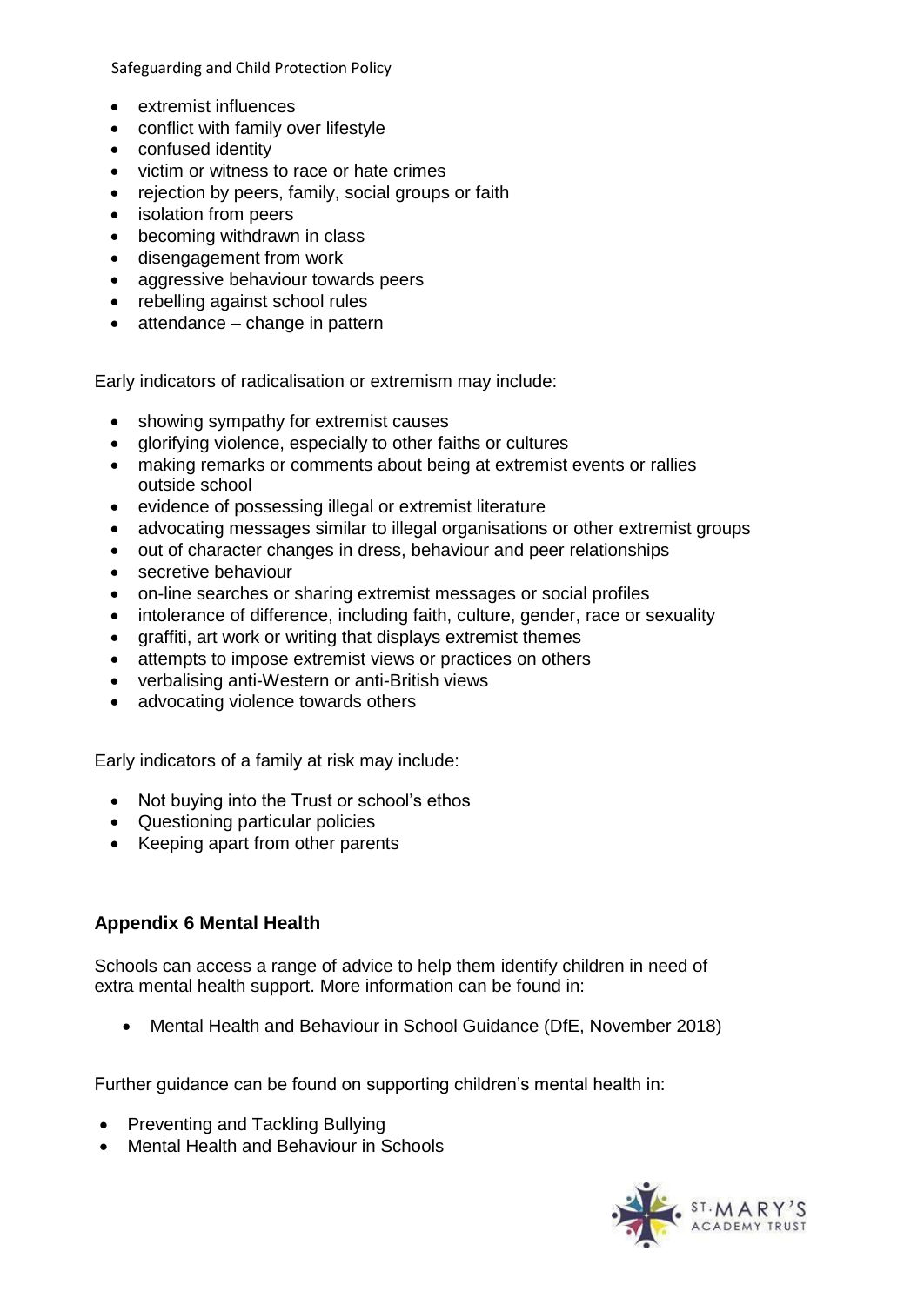# **Appendix 7 Domestic Abuse**

The cross-government definition of domestic violence and abuse is: any incident or pattern of incidents of controlling, coercive, threatening behaviour, violence or abuse between those aged 16 or over who are, or have been, intimate partners or family members regardless of gender or sexuality. The abuse can encompass, but is not limited to: psychological; physical; sexual; financial and emotional.

All children can witness and be adversely affected by domestic abuse. Exposure to domestic abuse can have a serious, long lasting emotional and psychological impact on children.

## **Appendix 8 Female Genital Mutilation and Honour Based Abuse**

'Honour-based' abuse (HBA) encompasses incidents or crimes which have been committed to protect or defend the honour of the family and/or community. This includes:

- Female Genital Mutilation (FGM)
- forced marriage

If staff have a concern regarding a child that might be at risk of HBA or has suffered HBA they should inform the designated safeguarding lead. The DSL will activate local safeguarding procedures for multi-agency liaison with police and children's social care.

In the case of FGM, teachers **must** personally report to the police cases where they discover that an act of FGM appears to have been carried out after informing the designated safeguarding lead.

#### **Key Contacts:**

Barnsley Safeguarding Children Partnership for advice: **01226 775859**

Barnsley Early Help service: [earlyhelp@barnsley.gov.uk](mailto:earlyhelp@barnsley.gov.uk)

Barnsley Schools Alliance: [admin-schoolsalliance@barnsley.gov.uk](mailto:admin-schoolsalliance@barnsley.gov.uk) 

Children's Social Care front door – **urgent referrals only: 01226 772423**

Barnsley Cohesion and Prevent Officer – 01226 787733

LADO (LA Designated Officer – 01226 772341 / [ruthholmes@barnsley.gov.uk](mailto:ruthholmes@barnsley.gov.uk)

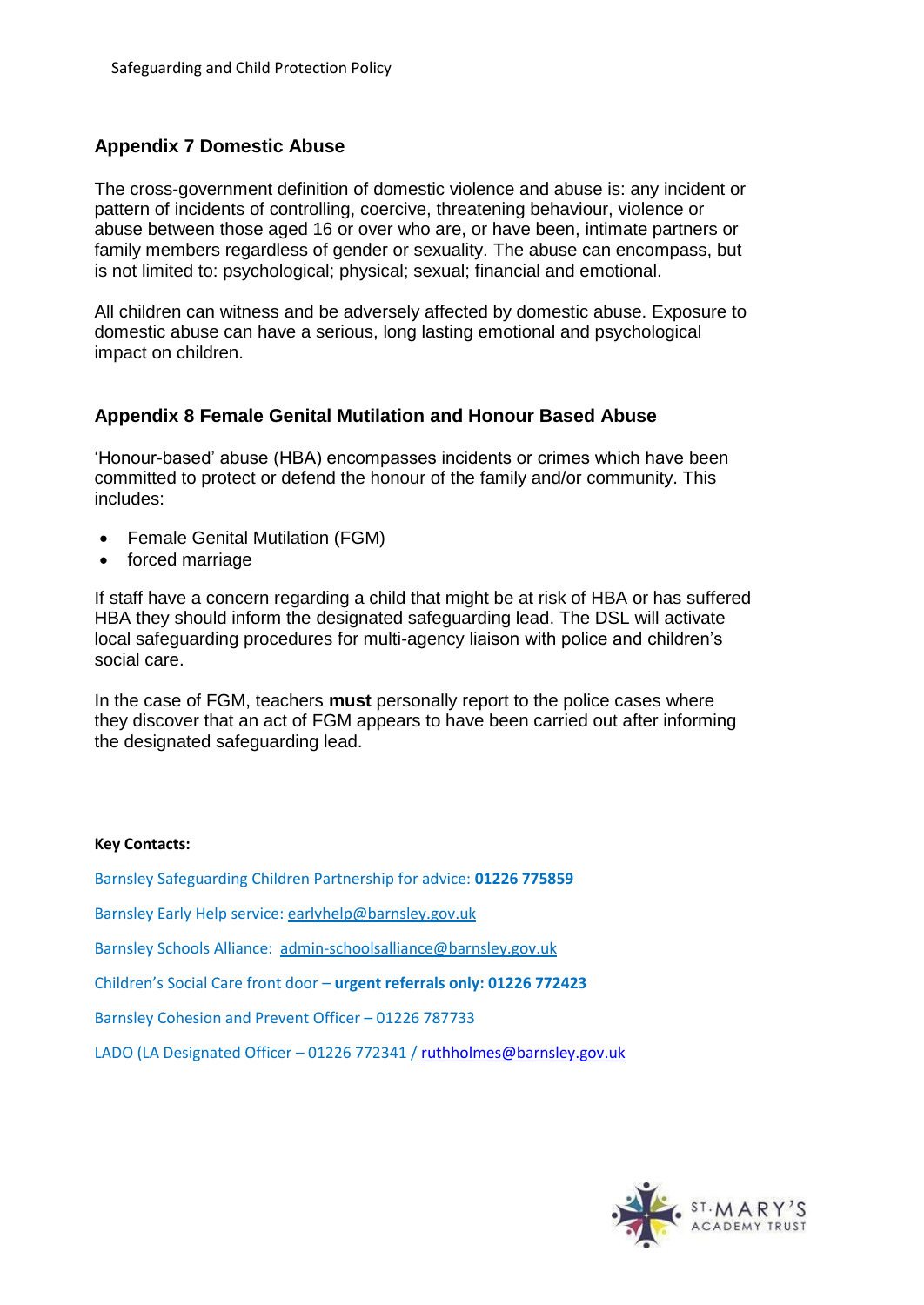

#### **Annex to Child Protection Policy**

#### **COVID-19 changes to our Child Protection Policy**

*This amendment is applicable throughout the period of the Covid 19 pandemic. Amendments which apply specifically to periods of National Lockdown where schools are asked to restrict attendance are identified in blue text.* 

## **Response to COVID-19**

There have been significant changes within our schools in response to the outbreak of COVID-19. We recognise that through the academic year 2020-21, there are likely to be continued periods where children or members of staff will be absent from school through illness or through self-isolation and also periods where schools may be asked to restrict attendance to all but vulnerable pupils and the children of critical workers.

Despite these changes in circumstances, our Child Protection Policy is fundamentally the same: **children and young people always come first**. Staff should respond robustly to safeguarding concerns in line with our current policy and contact the Designated Safeguarding Lead (DSL) in line with our established safeguarding procedures which are outlined within the main body of this policy. COVID-19 means a need for increased vigilance due to the pressures on services, families and young people, rather than a reduction in our standards.

This annex sets out some of the adjustments we are making in line with the changed arrangements in the school and following advice from government, the Local Authority and local agencies.

The Designated Safeguarding Lead in our school is: [insert name, contact number, email]

The Deputy Safeguarding lead(s) is/are: [insert names, contact numbers, emails]

## **Adapted Safeguarding Procedures During COVID-19 Pandemic**

#### **Vulnerable Children:**

Vulnerable children includes those children who –

- are assessed as being in need under section 17 of the Children Act 1989, including children and young people who have a child in need plan, a child protection plan or who are a looked-after child
- have an education, health and care (EHC) plan
- have been identified as otherwise vulnerable by educational providers or local authorities (including children's social care services), and who could therefore benefit from continued full-time attendance, this might include:

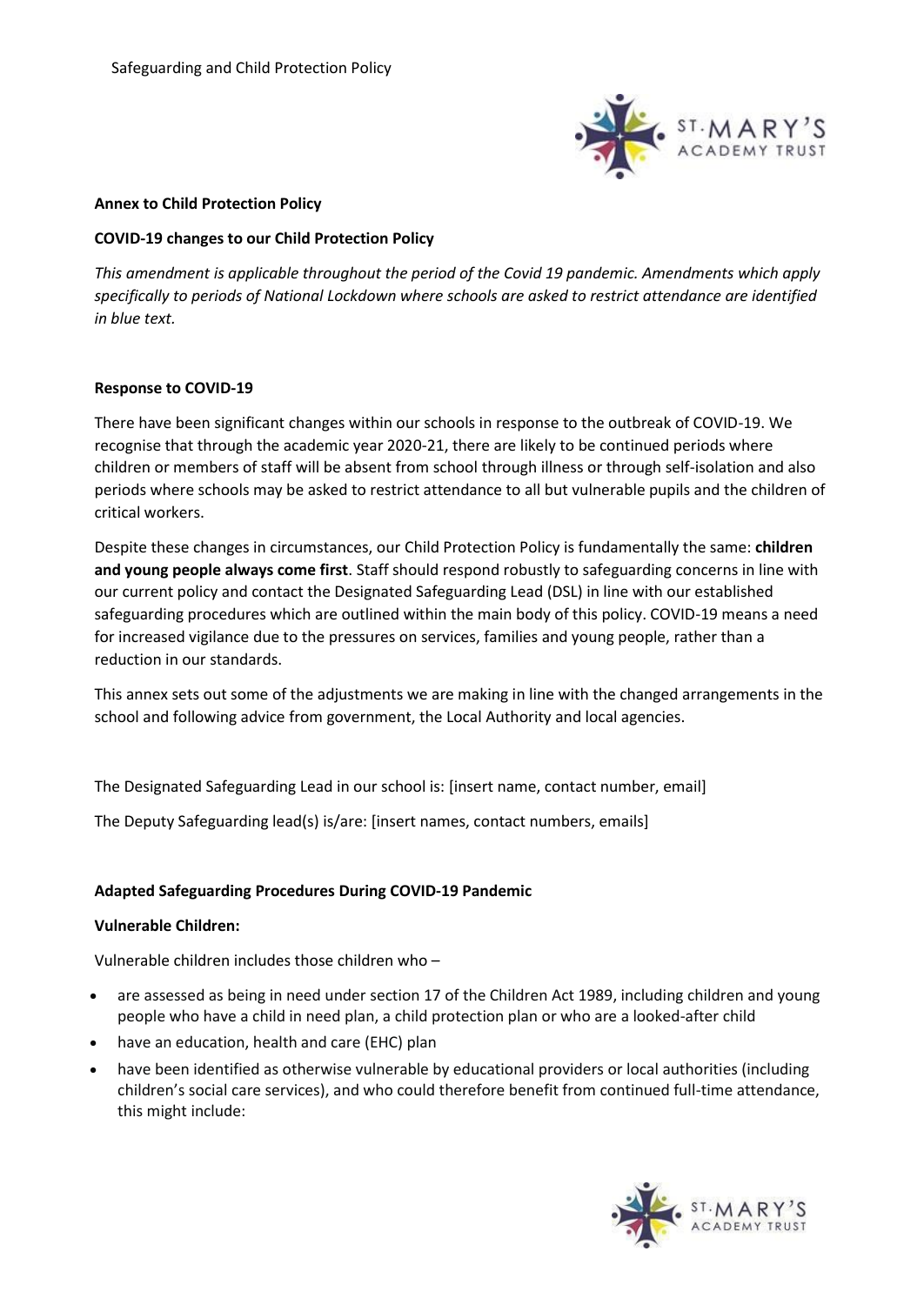- children on the edge of receiving support from children's social care services or in the process of being referred to children's services
- adopted children or children on a special guardianship order
- those at risk of becoming NEET ('not in employment, education or training')
- those living in temporary accommodation
- those who are young carers
- those who may have difficulty engaging with remote education at home (for example due to a lack of devices or quiet space to study)
- care leavers
- others at the provider and local authority's discretion including pupils and students who need to attend to receive support or manage risks to their mental health

It is the responsibility of the school, through the Headteacher (and Designated Safeguarding Lead if this is not the headteacher) to work together with the Local Authority and Social Worker (where applicable) to encourage all vulnerable pupils to attend school during any periods where attendance at school is restricted (for example during a National Lockdown). If any parent or carer of a vulnerable child chooses not to send their child to school during these periods, the school should ensure that the child has access to an appropriate education and any other necessary support while at home.

The school should also ensure that they have a system in place to keep in weekly contact with vulnerable pupils who are not attending school (due to either self isolation or during a National Lockdown), including liaising with the child's Social Worker (if applicable). This contact can include telephone calls and virtual meetings (for example during remote teaching or via a virtual meeting). For periods of National Lockdown, this weekly contact must include one meeting where the child is seen physically in person (either via a home visit or one to one visit into school).

During these points of contact, the school should check that the family and children are safe and well and whether the family require any assistance, for example, support with food. [The school should ensure that any pupils who are self-isolating and are entitled to free school meals are provided with either a daily meal or a weekly food package. The schools should also ensure that during any periods of restricted attendance at school such as a National Lockdown, that either food parcels or free school meal vouchers are provided to all families entitled to Free School Meals].

All phone calls and, if necessary, any home visits must be logged on the school's safeguarding recording system. The log should include the date, time, name(s) of members of staff who conducted the call/visit, names of all people who contact was made with and any relevant details regarding the contact.

Any and all concerns raised, either during the use of remote learning technology, by telephone or doorstep home visits, must be recorded and passed onto the Designated Safeguarding Lead or, if unavailable, Deputy Safeguarding Lead, immediately.

If, for any reason, the school has to stop on-site educational provision on the advice of Public Health England (PHE) at any point during the pandemic, the school must inform both the Chief Executive Officer of St. Mary's Academy Trust and the Local Authority in order to discuss any alternative arrangements for the education of vulnerable children.

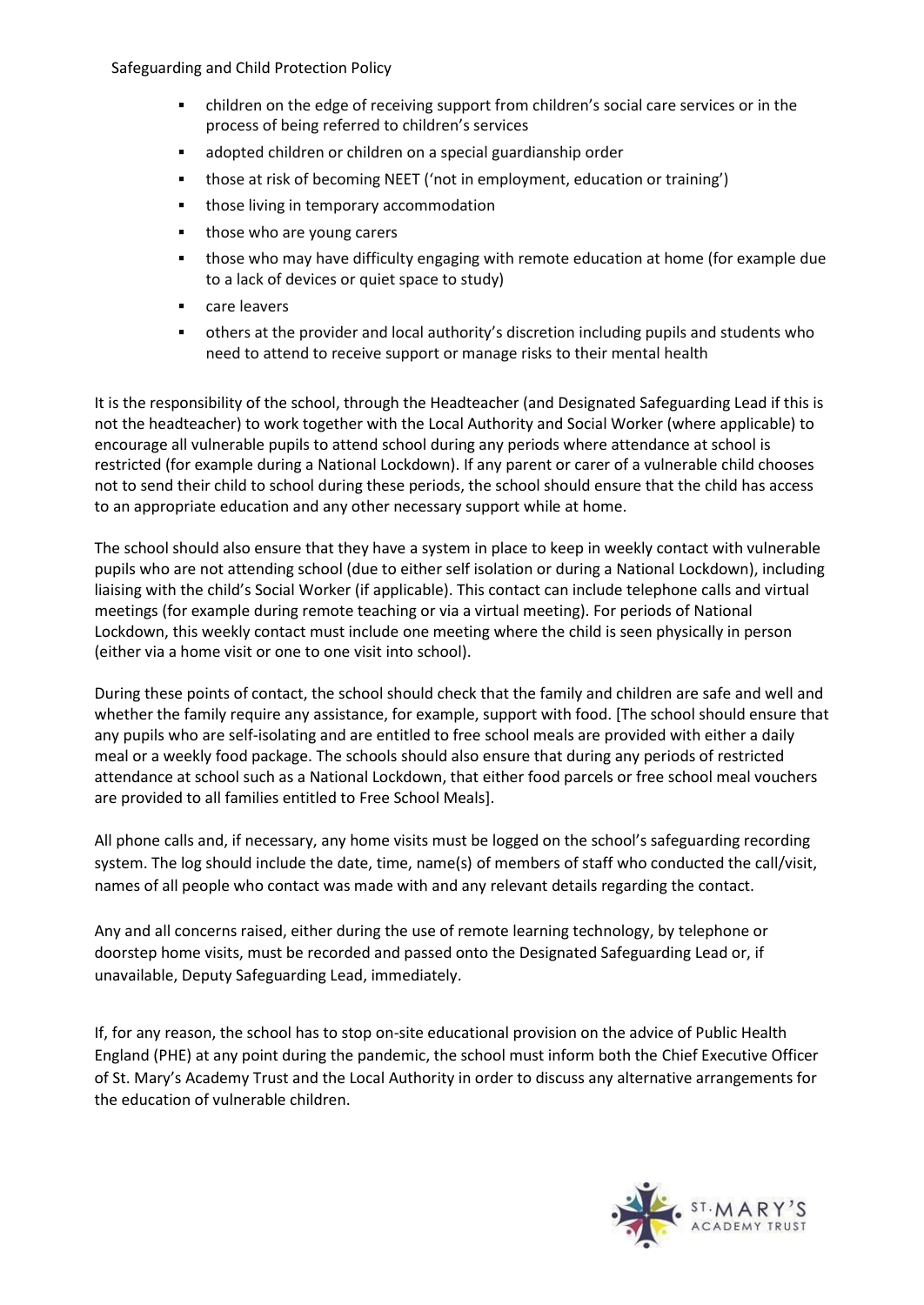# **Risk Assessment for Home Contact and Home Visits**

- Schools must undertake a risk assessment to consider how to manage the implications of COVID-19 alongside other risks perceived to the child and members of staff during home visits.
- All home visits will involve two members of staff to ensure safe working procedures.
- Home visits will be a doorstep visit with members of staff not entering the property and maintaining appropriate social distancing measures.
- Contact with parents and carers should be conducted wherever possible within school hours and using school email accounts and devices.
- The risk of COVID-19 does not override the duty on the school to ensure children and young people are safe.
- School's must follow St. Mary's Academy Trust's Lone Working Policy and the school's Home Visits policy.

# **Working Closely with External Agencies**

- Schools must continue to liaise with all necessary professionals as is usual practice.
- All safeguarding meetings (e.g. Early Help, TAF, Child Protection Conferences) can be resumed as normal with social distancing measures in place or online remotely. During any periods of National Lockdown, these meetings should take place remotely and be inline with any National Guidelines.
- All Child Protection Plans should still be progressed as expected.
- For Looked After Children, the Designated Safeguarding Lead should liaise with the virtual school head as appropriate to ensure a regular line of communication is established.
- Children's services may be affected by the impact of the virus on staff and an increased demand for services. Where a child is at risk of significant harm there may be a need to be persistent in referring concerns to the local authority. The arrangements for contacting children's services are listed in 'Key Contacts' at the end of this appendix.
- Should a child, in the school's view, be at risk of significant harm and local agencies are not able to respond, the school should contact: **Children's Social Care front door for urgent referrals only on 01226 772423**

# **Staffing of Schools**

The headteacher of each school needs to ensure that the school is sufficiently staffed for the number of pupils attending including:

- In each school, there should be available a member of staff with Designated Safeguarding Lead training. If at any point this becomes not possible due to illness the Chief Executive Officer should be informed immediately.
- The school's approach ensures the DSL or a deputy is always on site while the school is open. If the Designated Safeguarding Lead or a deputy are not on site in school at any time, they must ensure that they are contactable via telephone. The DSL will email all staff by 9am to advise they are acting in an off-site safeguarding role and ensure that all staff have their contact details in case they are needed.

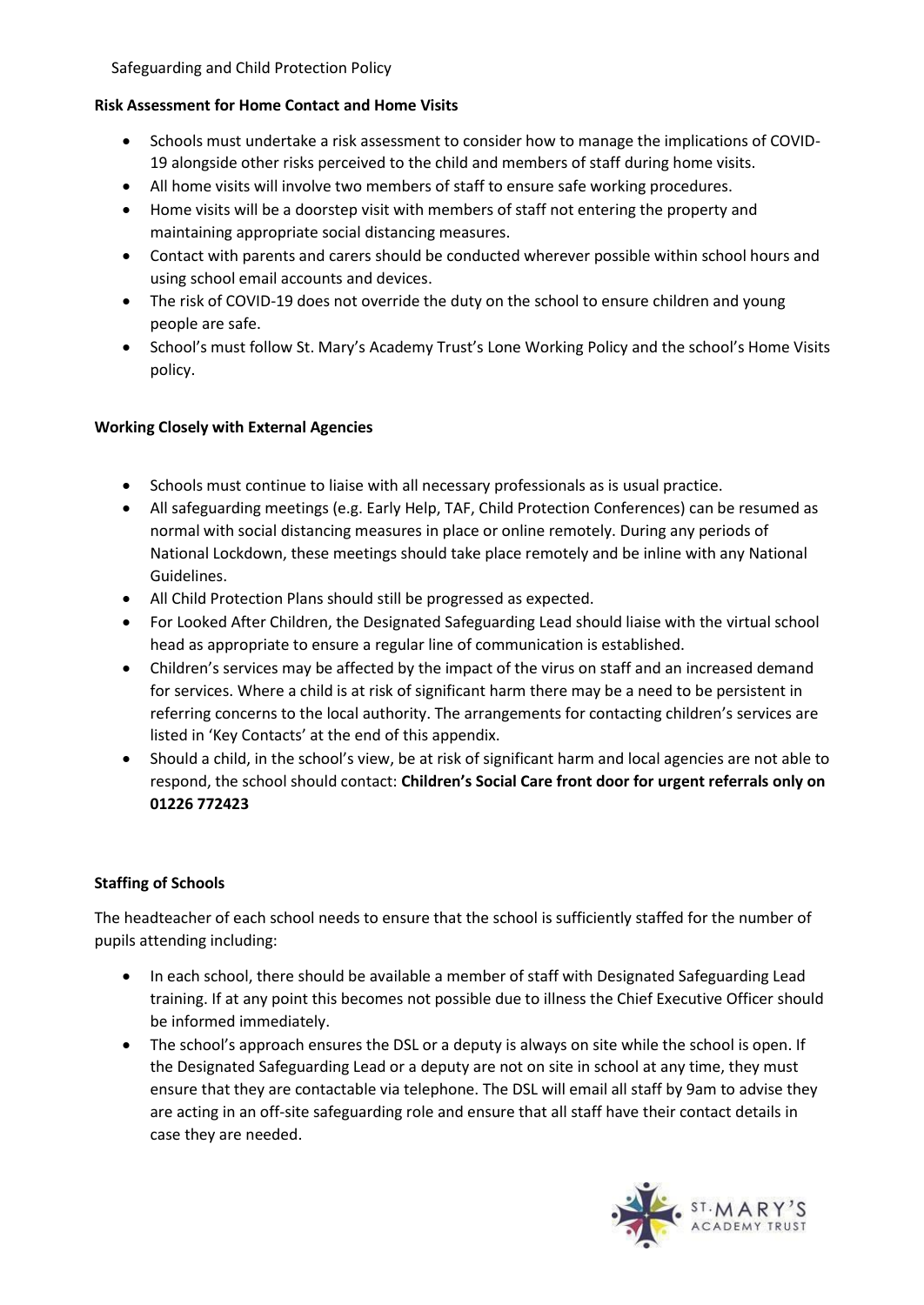- There must be a member of staff on site in school each day who is first aid trained. In addition, if there are any Foundation Stage pupils on site, there must also be a member of staff who is paediatric first aid trained.
- The school should inform the Chief Executive Officer and HR of any members of staff who are self isolating or sick at any point on the first day of their absence in order to enable a central record of staffing levels to be maintained.

## **Staff will be aware of increased risk**

The pressures on children and their families at this time are significant. As such we will prioritise the wellbeing support that we provide, including through quality first teaching and additional tailored and personalised support as appropriate. This focus on wellbeing will continue during any periods of restricted attendance at school for both the children who continue to attend school and those children accessing remote learning at home, including through weekly wellbeing lessons, assemblies and collective worship online.

Staff will be aware of the mental health of both children and their parents and carers, informing the DSL about any concerns. Where appropriate, schools should provide pastoral care for families. This may include:

- helping parents, carers and pupils to make a weekly plan or structure that includes time for education, playing and relaxing to help reduce stress and anxiety for families if families are required to self-isolate.
- providing one-to-one sessions for specific vulnerable children or families (this should be discussed and approved by the senior leadership team to assess any risks).
- all members of staff being vigilant of the mental health and wellbeing of all children and ensure that any appropriate support is put in place.
- Schools can access a range of support services during this time including:
	- Wellbeing for Educational Return Programme (DfE)
	- Every Mind Matters (PHE)
	- Local Authority referral services

## **Peer on peer abuse**

We recognise the potential for abuse to go on between children. Our staff will remain vigilant to the signs of peer-on-peer abuse, including those between children who are not currently attending our provision due to the need to self-isolate or due to restricted attendance at school during a National Lockdown.

#### **Risk online**

Our schools will use Google Classrooms to deliver online remote learning for pupils. Staff will be aware of the signs and signals of cyberbullying and other risks online and apply the same child-centred safeguarding practices as when children are learning at school.

The following actions will be taken to ensure that our children keep safe online:

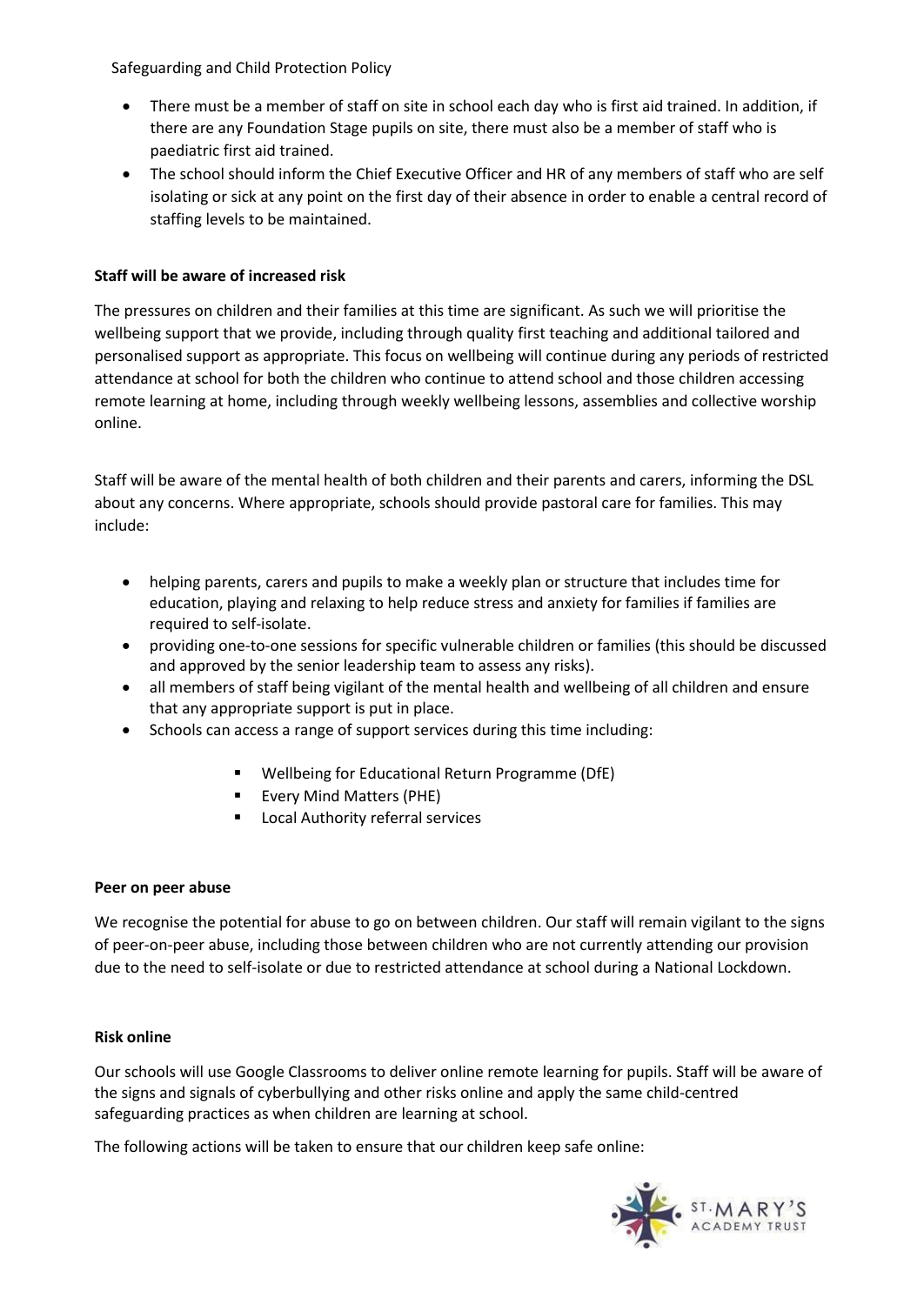- the Trust continues to ensure appropriate filters and monitors are in place;
- our local governing body will remotely review online learning arrangements and a copy of the guidance provided to children and parents/carers to ensure they remain appropriate;
- our schools have taken on board guidance from the UK Safer Internet Centre on safe remote learning and guidance for safer working practice from the Safer Recruitment Consortium. We have reviewed the code of conduct and information sharing policy accordingly;
- staff have discussed the risk that professional boundaries could slip during this exceptional period and all staff have been reminded of the school's code of conduct and behaviour policies and the importance of using school systems to communicate with children and their families;
- staff have read the 20 safeguarding considerations for livestreaming prior to delivering any livestreamed sessions;
- both children and parents will receive guidance from the school on how to keep safe online, including how to raise any concerns;
- parents and carers should be informed of what their child is being asked to do online including:
	- the websites their child is being asked to access
	- the staff their child will interact with
	- how to set age appropriate parental controls on digital devices
	- how to use internet filters to block malicious websites
- parents and carers will receive information about keeping children safe online with peers, the school, other education offers they may access and the wider internet community through being informed about the following links:
	- **■** Internet matters for support for parents and carers to keep their children safe online
	- London Grid for Learning for support for parents and carers to keep their children safe online
	- Net-aware for support for parents and careers from the NSPCC
	- Parent info for support for parents and carers to keep their children safe online
	- **E** Thinkuknow for advice from the National Crime Agency to stay safe online
	- UK Safer Internet Centre advice for parents and carers
- free additional support for staff in responding to online safety issues can be accessed from the Professionals Online Safety Helpline at the UK Safer Internet Centre;
- parents and carers and schools can report any harmful or upsetting internet content to the UK Safer Internet Centre.
- Schools should be aware of how to report online bullying. Schools should support parents and children to report online bullying through the following organisations:
	- the National Crime Agency Child Exploitation and Online Protection Command
	- the Anti-Bullying Alliance
	- TootToot (an agency to allow children to directly report online bullying)

# **Allegations or concerns about staff**

With such different arrangements children could be at greater risk of abuse from staff. We remind all staff to maintain the view that 'it could happen here' and to immediately report any concern, no matter how small, to the safeguarding team.

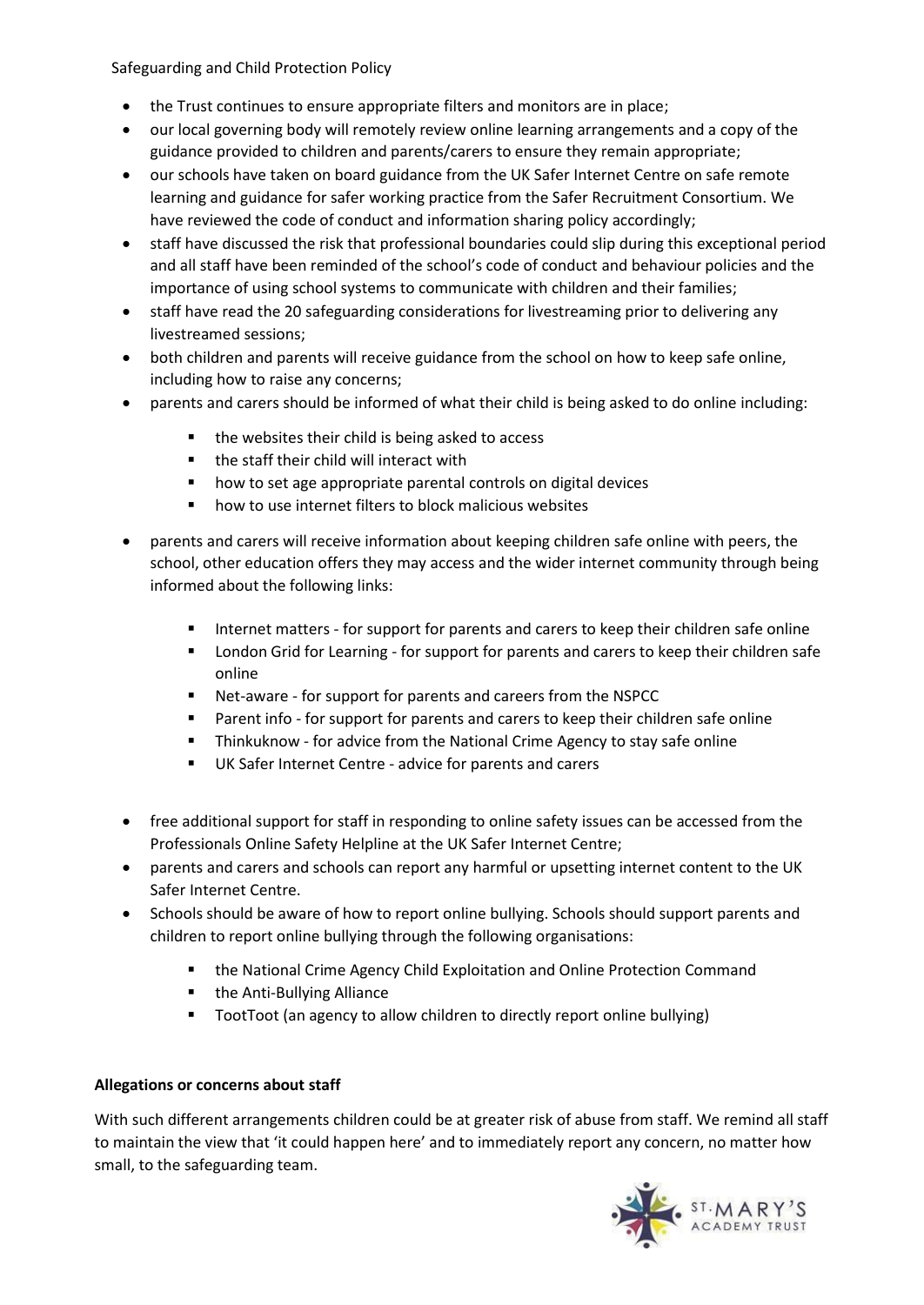Any staff from outside our setting (e.g. supply staff) will complete an induction to ensure they are aware of the risks and know how to take action if they are concerned.

Any concerns should be raised with the LADO at the local authority.

If necessary, the school will continue to follow the duty to refer to DBS any adult who has harmed or poses a risk of harm to a child or vulnerable adult, and to the Teacher Regulation Agency in line with Keeping Children Safe in Education 2020 using the address Misconduct.Teacher@education.gov.uk.

## **New staff or volunteers**

St. Mary's Academy Trust will not have any volunteers in school or take on any new volunteers during this period.

New employees must have an induction before starting or on their first morning with the DSL or a deputy. New ITTs (Initial Teacher Trainees) must have an induction with their mentor or DSL. The induction checklist must be followed including:- they must read Part One and Annex A of Keeping Children Safe in Education 2020, the school child protection policy, the behaviour policy, the whistleblowing policy, the code of conduct and Guidance for Staff during Covid-19. The DSL or deputy will ensure new recruits know who to contact if worried about a child and ensure the new starters are familiar with the child protection procedure.

If staff are transferring in from other registered education or childcare settings for a temporary period to support the care of children, we will seek evidence from their setting that:

- the member of staff has completed relevant safeguarding training in line with other similar staff;
- they have read Part I and Annex A of Keeping Children Safe in Education and St. Mary's Academy Trust Child Protection and Safeguarding Policies;
- prohibition checks have been carried out where relevant;
- **■** where the role involves regulated activity and the appropriate DBS has been undertaken by that setting, we will undertake a written risk assessment to determine whether a new DBS would need to be undertaken. It may be in these exceptional times we can rely on the DBS undertaken by their setting.

Our child protection procedures hold strong:

- when undertaking ID checks on documents for the DBS it is reasonable to initially check these documents online through a live video link and to accept scanned images of documents for the purpose of applying for the check. The actual documents will then be checked against the scanned images when the employee arrives for their first day;
- the school will update the Single Central Record of all staff working in the school, including those from other settings. This will include the risk assessment around the DBS. A record will be kept by the Headteacher of who is working in the school each day.

## **Personal Data and GDPR**

Schools and colleges should continue to follow the guidance outlined in the Data Protection Toolkit for schools when managing personal data and may need to consider: